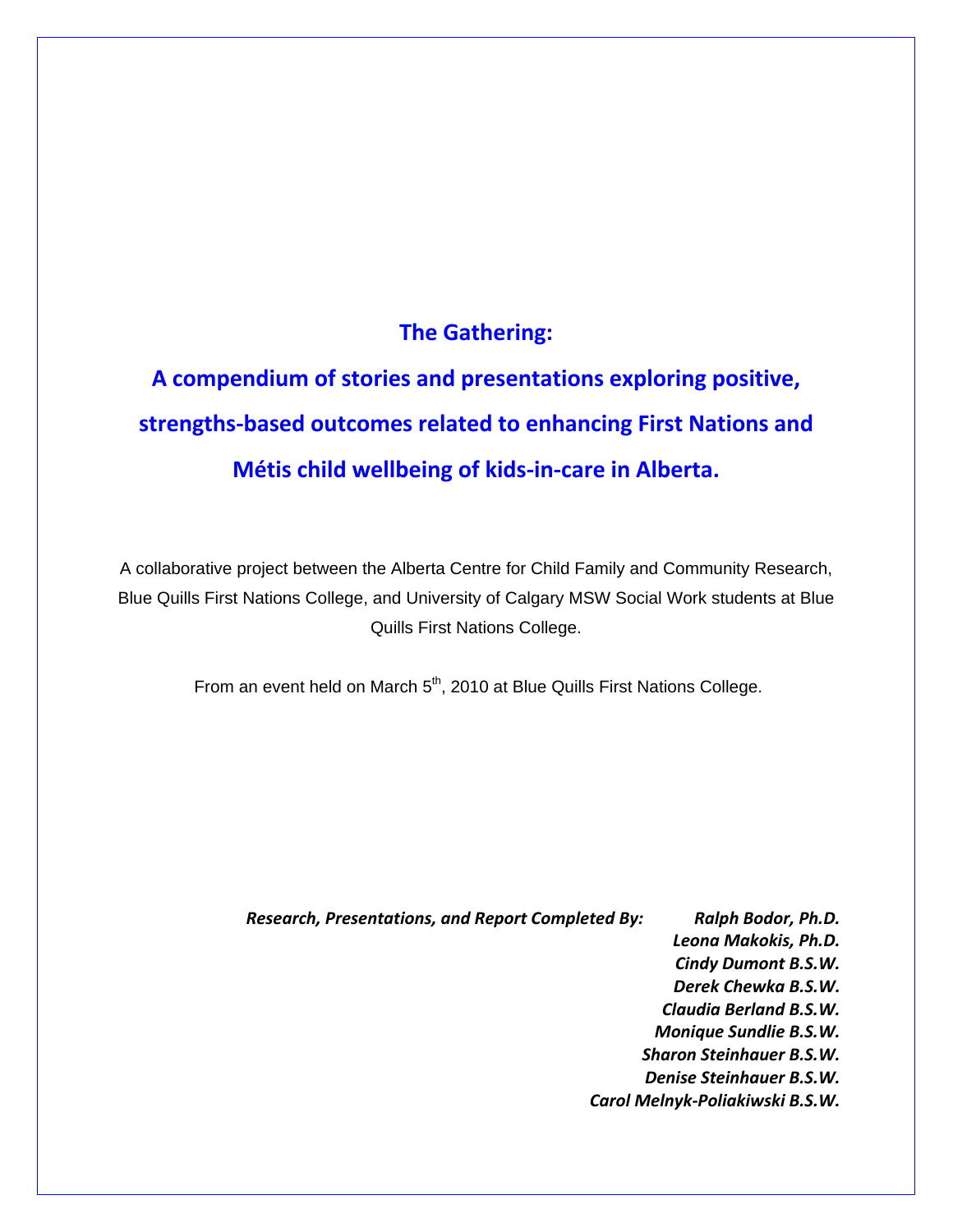# **Contents**

| <b>Summary</b>                                                                 | Page 2  |
|--------------------------------------------------------------------------------|---------|
| The Alberta Centre for Child, Family and Community Research                    | Page 3  |
| <b>Opening Comments: Dr. Leona Makokis</b>                                     | Page 4  |
| <b>Introduction to the Project</b>                                             | Page 9  |
| <b>Four Areas of Exploration</b>                                               |         |
| <b>Successes of Indigenous Kids in Care</b>                                    | Page 14 |
| <b>Successes of Indigenous Adults Out of Care</b>                              | Page 16 |
| <b>Children's Services Workers Successes</b>                                   | Page 19 |
| <b>Community Actions that Result in Success</b>                                | Page 21 |
| The Gathering: Participant's Perspectives                                      | Page 23 |
| <b>Closing Comments: Dr. Jean Lafrance</b>                                     | Page 27 |
| <b>Discussion</b>                                                              | Page 28 |
| Chief Dan's Prayer for My Brother the Bear (a metaphor for child care) Page 29 |         |
| <b>References</b>                                                              | Page 30 |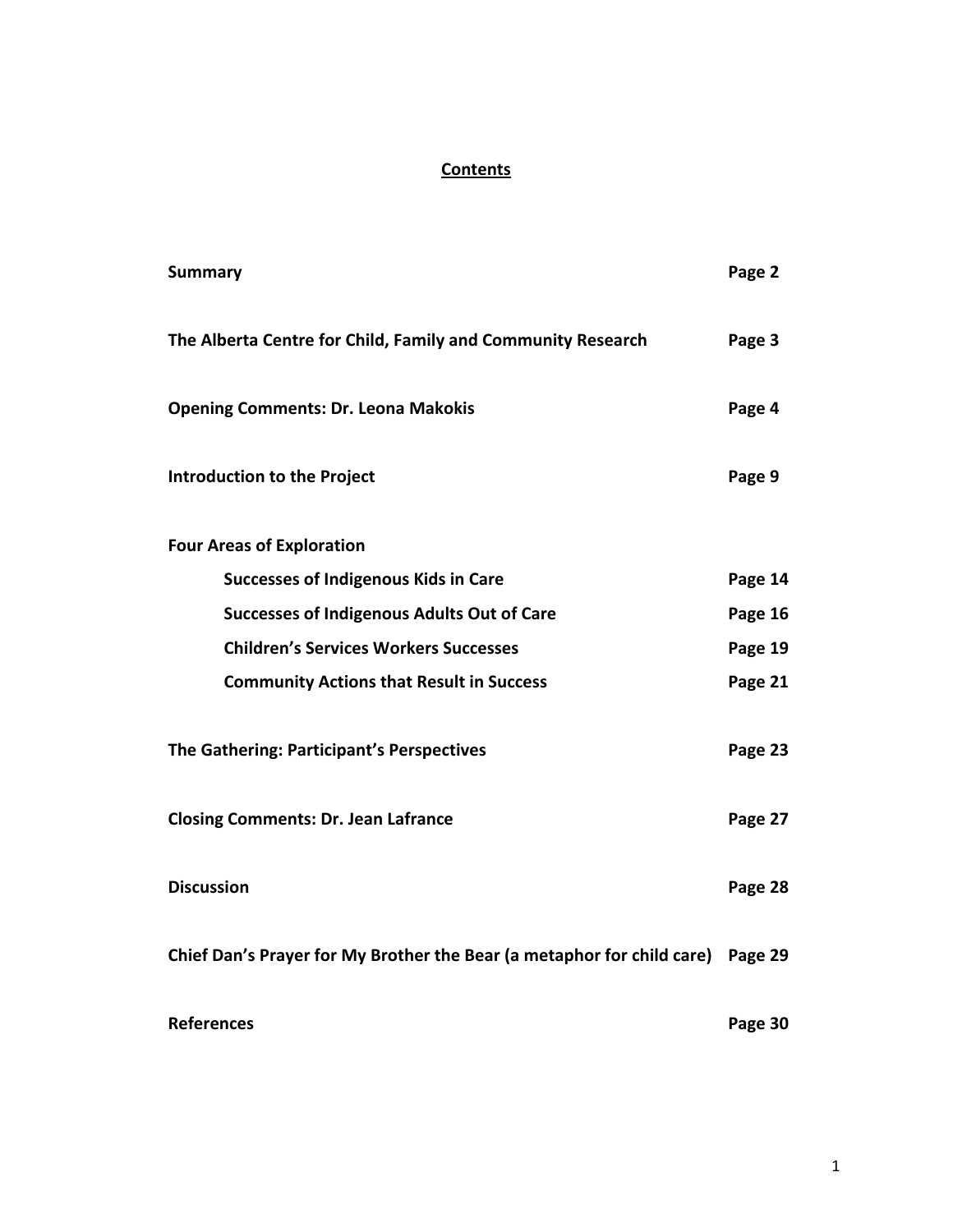#### **Summary**

This compendium is based on a qualitative research project that collected the stories of children and adults involved in various aspects of First Nations and Métis child protection. The Alberta Centre for Child Family and Community Research (The Centre) contracted with Blue Quills First Nations College (BQFNC) and the graduate‐level University of Calgary Social Work students at BGFNC to collect stories of success from First Nations and Métis children currently in care, First Nations and Métis children who had transitioned out of care, First Nations and Métis Child Welfare Case Workers and First Nations and Métis community people involved with providing support and services to children in care. Additional funding for the data collection was provided by the Northern Alberta Development Council.

A compendium literally translates as "to weigh together" from the Latin word *compendere*. This compendium will ask the reader to do just that; reflect on the contents of the research from the four selected areas exploring the successful outcomes in child protection; combine individual experiences and reflect upon the possibilities for future successes in First Nations and Métis foster/kinship care placements. To help you to "weigh together" the issues and concepts we have included an introduction by Tara Hanson, (The Centre), opening comments given by Dr. Leona Makokis (BQFNC), a brief explanation of the research process, summaries of the four areas, closing remarks by Dr. Jean Lafrance, and a brief discussion.

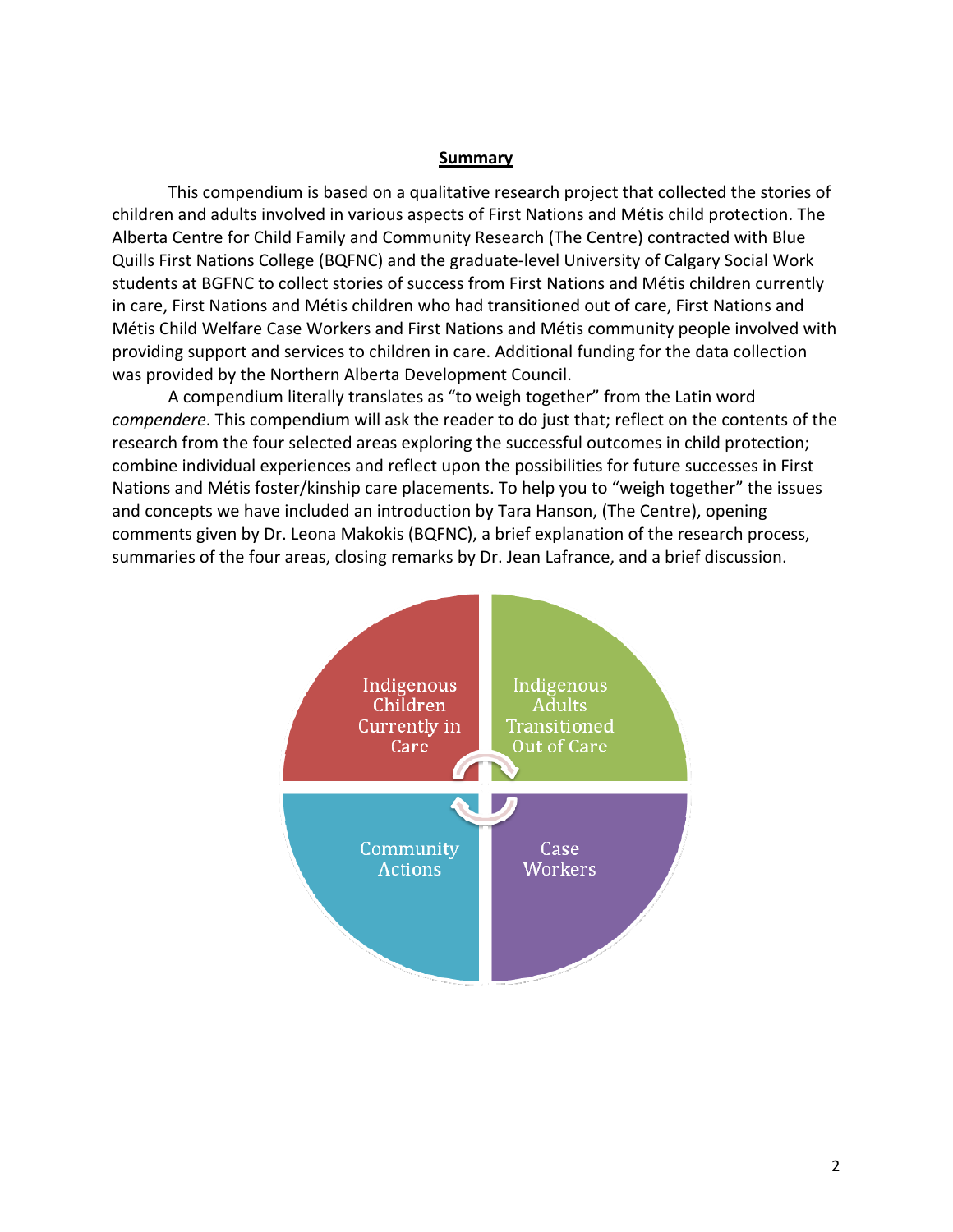#### **The Alberta Centre for Child, Family and Community Research**

The Alberta Centre for Child, Family and Community Research (The Centre) supports community based research approaches that build on community achievements, existing strengths, local skills, values, wisdom, and culture. There is much to be learned by blending research approaches with traditional wisdom and different ways of knowing.

This Compendium is a collection of stories focused on positive, strengths‐based outcomes related to enhancing Indigenous child well‐being. Themes include Indigenous children in care, Indigenous young adults transitioned out of care, the experiences of Children's Services workers and Community Actions to prevent children from coming into care.

The Centre provided funding for the Compendium based on the interest of our Aboriginal Advisory Committee. Members identified a need to gather and share success stories about actions taken that enhanced the well‐being of Aboriginal children, their families and the communities in which they live.

With support from the academic leaders at Blue Quills First Nations College, The Centre sponsored Master of Social Work students to compose this Compendium based on interviews with people in their communities and their own experiences. Upon the completion of the Compendium, the Centre provided funding for the students to plan and host a Gathering Event to share these success stories while celebrating culture and engaging participants in active learning and reflection.

The Centre's partnership with Blue Quills First Nations College was mutually beneficial. The students became familiar with The Centre and learned about research funding opportunities. Having the students develop the Compendium contributed to their course requirements and offered them additional qualitative research experience.

The Alberta Centre for Child, Family and Community Research wishes to thank Dr. Leona Makokis, President of Blue Quills First Nations College, Dr. Ralph Bodor, Coordinator of the Master of Social Work program, as well as the staff and students for their leadership, support, dedication and enthusiasm in developing the Compendium and hosting the inspirational celebration at the Gathering Event.

This Compendium will be distributed broadly in the hope that others will be inspired by lessons learned and knowledge gained from experiences that have made a positive difference in the lives of Aboriginal children, their families and communities.

The Centre is a not-for-profit, charitable organization that is primarily funded by the Ministry of Children and Youth Services and operates arms‐length from government. The Centre's mission is to develop, support and integrate research across sectors and disciplines to provide a strong, evidence‐based foundation for identifying and promoting effective public policy and service delivery to improve the well‐being of children, families, and communities in Alberta, Canada, and internationally.

Tara Hanson March 1, 2010

Director of Operations Alberta Centre for Child, Family and Community Research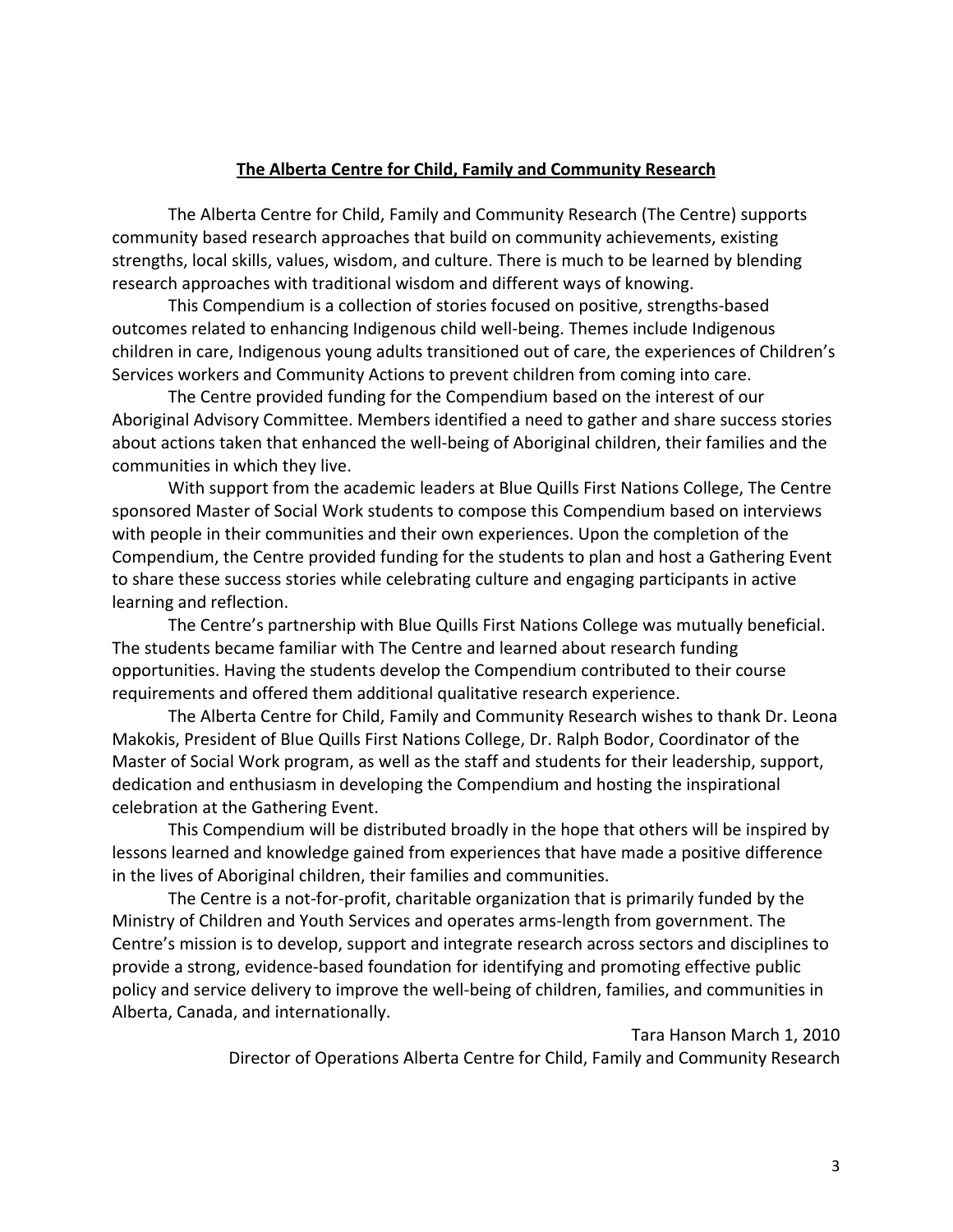## **Opening Comments: Dr Leona Makokis – President Blue Quills First Nations College**

## **An Educational Experience of Indigenous Culture and Ceremony**

### **Tansi, ninanaskomon anoch e pe tahkoteyek, mina e pe sîtoskamek oma mamawipowin.**

 Good Morning. Welcome to Blue Quills and thank you for your willingness to participate in our gathering where our presenters will share our "Success Stories with the goal of further Enhancing Indigenous Child Well Being."

We felt that it was crucial to start with a smudge, and a pipe ceremony to begin the day in prayer, giving thanks and asking for guidance. I thank our Elder George Brertton for providing us with the teachings and giving us a base to start the day with.

Before we start our presentations, I wish to cover the following areas: our Cree world view; the historical/colonial influences which resulted in the disconnection of children, parents and community; our journey to reclaim Indigenous identity and finally the symposium will focus on strength based [practices] for better outcomes for children. We will be sharing the success stories of our children in care, as well programs that are making a difference in our communities and finally, inviting you all to share in our collective journey

I am sharing this information because it took me many years to make sense of what was happening in our communities. I could not understand why our communities were in a powerless and dependent state. I questioned why there were so many of our people incarcerated, why there were so many children in foster care, why were there so many school drop outs, why was there so much poverty, why there was such high unemployment, why is there so much alcohol and drug abuse, etc. etc. I did not believe that was who we were as a people.

I began my academic journey in the early 1980's and at the same time, I returned to my spiritual, ceremonial and cultural teachings. This combination of academic research skills which led me to gather information on the history of our people, and the oral stories, ceremonies, and relationships guided me to understand who I was as a Cree woman (nehiyaw iskwew).

I learned that in our Cree world view, the term 'life force' is used to describe the Indigenous people's connection to our Creator, to our relationships with the plants, animals, the cosmos, all of humankind, to the face to face interaction of people within a family and extended family, and the world of intimacy and friendship. In Indigenous societies, our 'life force' encompasses everything: the child's birth in the home; the raising and socialization of children; the teaching of relationships, ceremonies, traditions, and rites of passage; the world of work; and the total immersion in the rhythms of the seasons. Our Indigenous worldview is clearly distinctive and ordered in a circular pattern of interrelated parts, the whole being greater than the sum of these parts. Our societies were set up in that model and the remnants of this worldview still remain. However, colonization proved to be a very disruptive force.

In exploring the causes of our depressed state, I learned about colonialism and how it impacted me and my community. Through my research, I learned the government's implementation of their colonial policy was to remove all children from their parents, "in order to take the savage out of them and Christianize and educate them". This was the beginning of a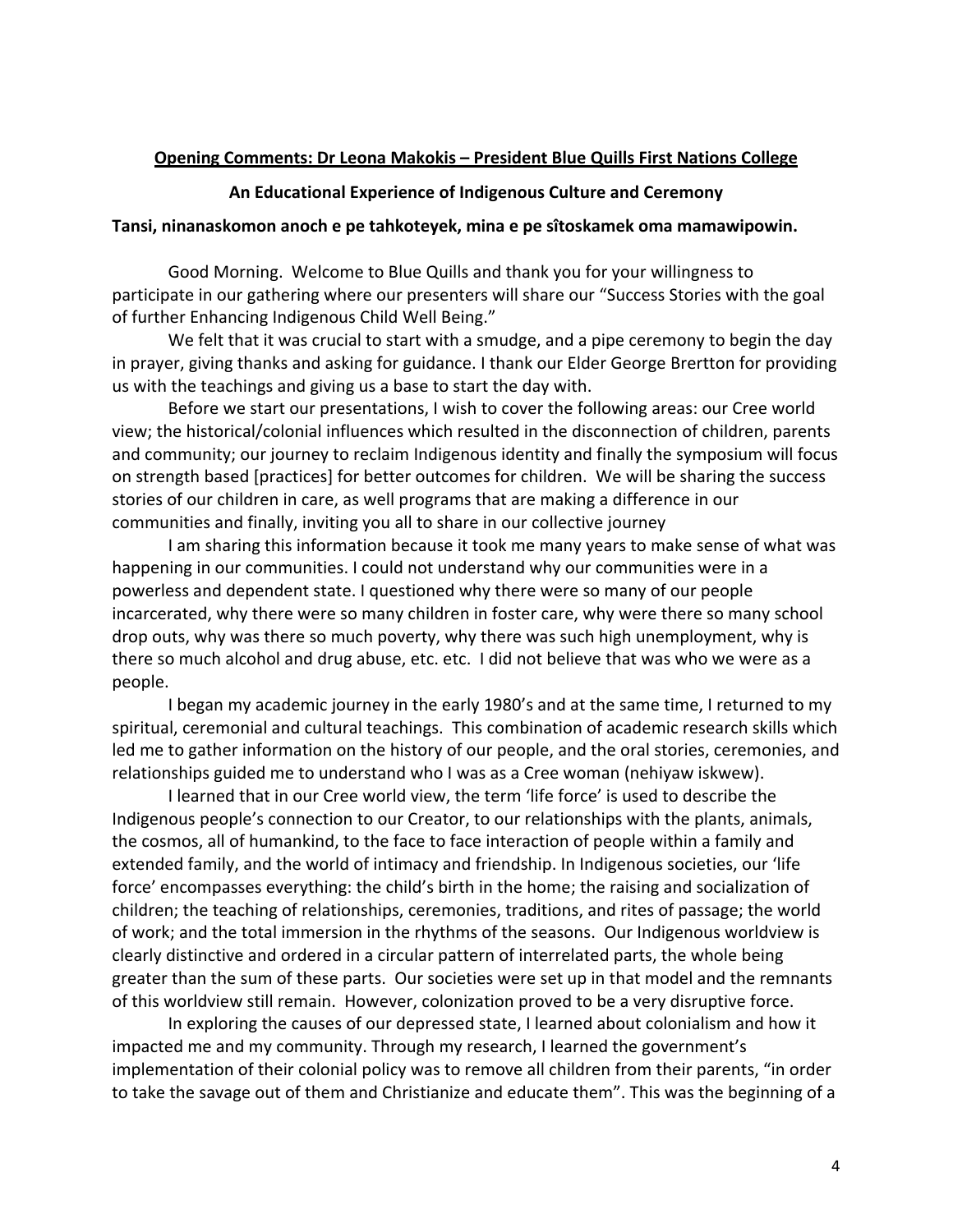confused way of thinking, believing and living. A 'forced institutionalized life' was imposed on thousands of children across Canada. Thousands of our people were destroyed through the process of legally enforced assimilation, our culture, our spirit, our identity, our language, our humanness, our traditions, our relationships, and our ability to parent, were extinguished.

The next phases of the colonial policy were the sixty's scoop, the Foster care system (stranger care). I will not focus on the impacts of these policies as they have similar outcomes as the residential school systems.

This gradual imposition of a foreign value system has resulted in impoverishment (material and spiritual) and pervasive sense of hopelessness in all of Canada's First Nations' people. The use of legislation and institutions shifted our living in an interdependent state to that of dependency on a foreign colonial system. How we arrived in the present state of dependency and loss of identity is best described in the following metaphor by Daniel Quinn (1996):

Systems thinkers have given us a useful metaphor for a certain kind of human behavior in the phenomenon of the boiled frog. The phenomenon is this. If you drop a frog in a pot of boiling water, it will of course frantically try to clamber out. But if you place it gently in a pot of tepid water and turn the heat on low, it will float there quite placidly. As the water gradually heats up, the frog will sink into a tranquil stupor, exactly like one of us in a hot bath, and before long with a smile on its face, it will unresistingly allow itself to be boiled to death. (p.258)

Like the boiled frog metaphor, gradually and consistently, the residential school policy removed us from the influence of our parents with the intention to assimilate us into the mainstream society. Indeed, it successfully removed our Creeness ‐ our Indigenousness from us; furthermore, the policy did not provide us with the education to help us adjust to the demands of the modern world. Our experience in residential schools transformed us into wounded lost souls. Ashamed of our Cree identity, we were no longer connected to our life force, so we felt disconnected from our Cree world. Additionally, without the education that was designed to assimilate us, we were not accepted into the mainstream world. We were left floating ‐ not fitting, and not belonging.

My personal story was that as a residential school student I became like the boiled frog: year after year being removed from my parents, siblings, extended family, grandparents and community, I lost my place in my family, and community. For many years, my younger siblings were not aware that I was their older sister; I just happened to be in their home in the summer months. As each year went by, I began to distance myself from my grandparents who were attending ceremonies that were outlawed, I began to believe what the nuns and priests told me: they were devil worshippers and they would be going to hell. I feared my own grandparents. In this fear, I did not take the opportunity to learn the sacred knowledge from them. I was not grounded in our ceremonies; instead I attended church every Sunday, and learned about the ten commandments, said the litany in Latin (but I didn't understand a word), [and] sang hymns. I said prayers for my father who was Protestant, so that he would eventually see the light and become Roman Catholic; otherwise, we knew that he would eventually go to hell if he wasn't baptized and we would all be in heaven.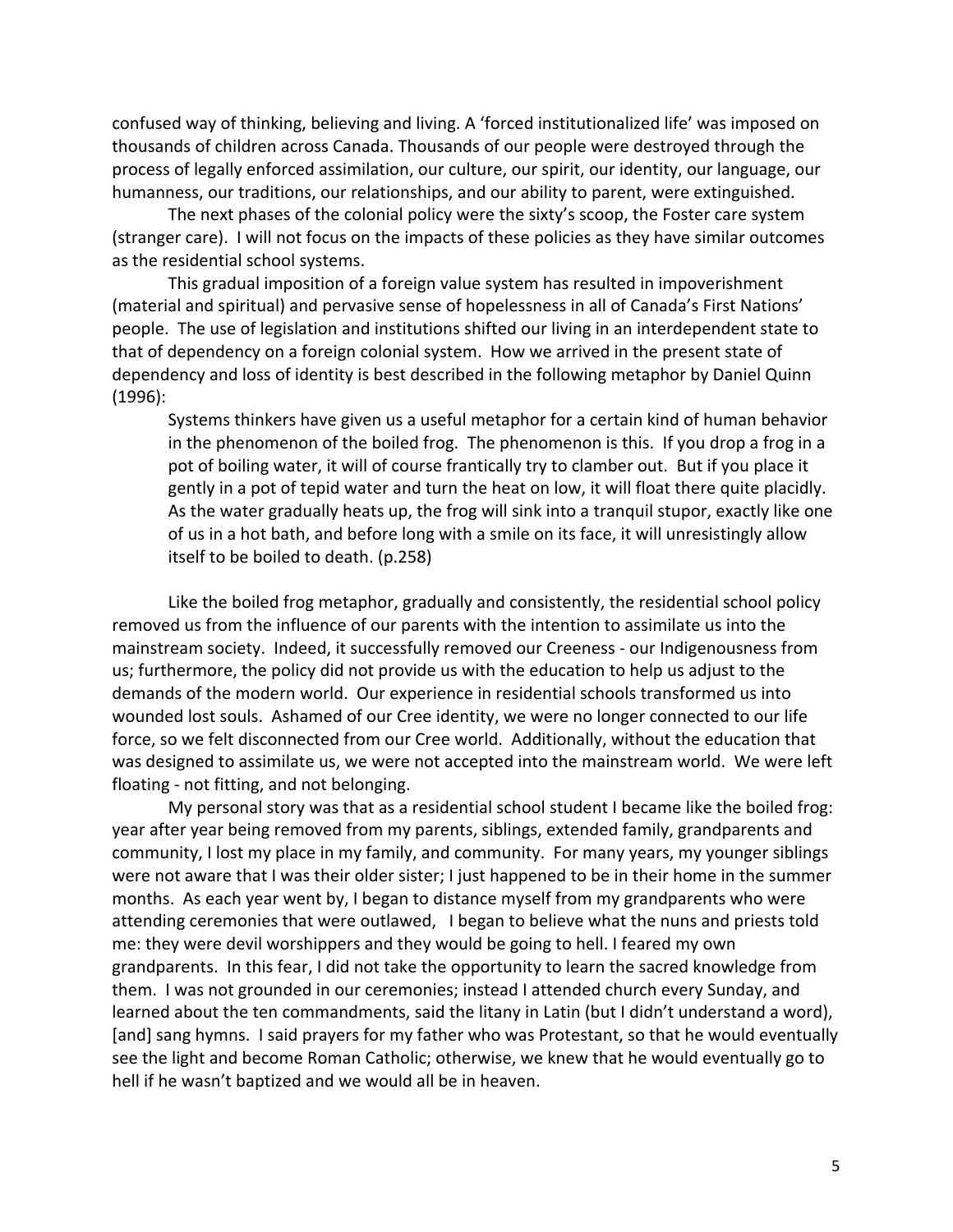On a larger picture, we also lived on the south side of the reserve, which was made up of Roman Catholics and our relatives who were Protestant lived on the north side of Saddle Lake. The church did not allow us to socialize with them. This caused a major division in our community, a division that was not of our making, but another example of the influence of government and church policies in our communities.

#### **The Loss of Language**

Language is our 'moral compass'. The ability to speak an Indigenous language is an indispensable part of our identity as these languages convey a sense of distinctiveness, a sense of responsibility, and a sense of spiritual relationship to the universe: plants, animals, Mother Earth, rocks, and people. Our elders repeatedly tell us that our language is a spiritual language. For example, "miskîsik" means an eye. "Mis" refers to a body part, and the root word "kîsik" means the heavens; it reminds us that our ability to see is a spiritual gift that we are related to the Creator, and every relationship carries responsibilities.

Defined in our language are the relationship, roles and responsibilities of the extended family. For instance, the word "nikawiy" means mother and the word "nikawiys" is auntie, literally translated as my little mother. The role of the auntie, the mother's sister was to take the place of the mother; she would take over the mother's responsibility of training the child like her own in the absence of the child's mother. Similarly, "nohtawiy" is father; "nocawiy"s is my father's brothers, my uncles, or my little fathers with the responsibility of my father.

In Indigenous culture, everyone addressed each other by their kinship relationship term, giving that primary importance versus their name. Proper names are rarely used in everyday situations. Using the kinship terms therefore, demonstrated the respect between people. Our relationships are about how we take care of one another, how we are connected to one another. When you grow up in the language, each word carries a deeper meaning that doesn't have to be explained; you know it by the time you are expected to carry those responsibilities.

Another concept that our language carries that has great implications for how we conduct ourselves in this world is "pastahowin". That is, when you have violated a boundary, you cause an imbalance in your relationships with people, the land, and the animals. We understand that our actions affect the world around us, thus we are responsible. For example, when we gathered frogs as children, we were told it wasn't in our place to pick up those frogs and play with them, as they have their own place. By separating the frogs from their environment, we violated a boundary. Our parents and grandparents would tell us "kocinanawaw": Your actions involuntarily invite something upon yourself that becomes something that you are not; you invite bad habits into your life. Another example of "pastahowin" is when you mimicked or mocked someone with an illness such as Parkinson's disease; then down the line you may find yourself inviting that sickness upon yourself. "Kocinehaw" means if the illness doesn't happen to you, it will happen to one of your children or grandchildren. Understanding the terms "pastahowin and ocinewin" therefore helped me to monitor my behavior and treat everybody and every living creature with respect.

The language creates the context for understanding our relationships to our world. Another example is the relationship we have to our Mother Earth: "Kikawiyinaw askiy", our collective mother, the earth, the mother of all of us. Our language dictates how we view our responsibilities to mother earth; we owe it to the next seven generations to ensure her health, as well as the health of her creatures. Unlike the Western or capitalist worldview, which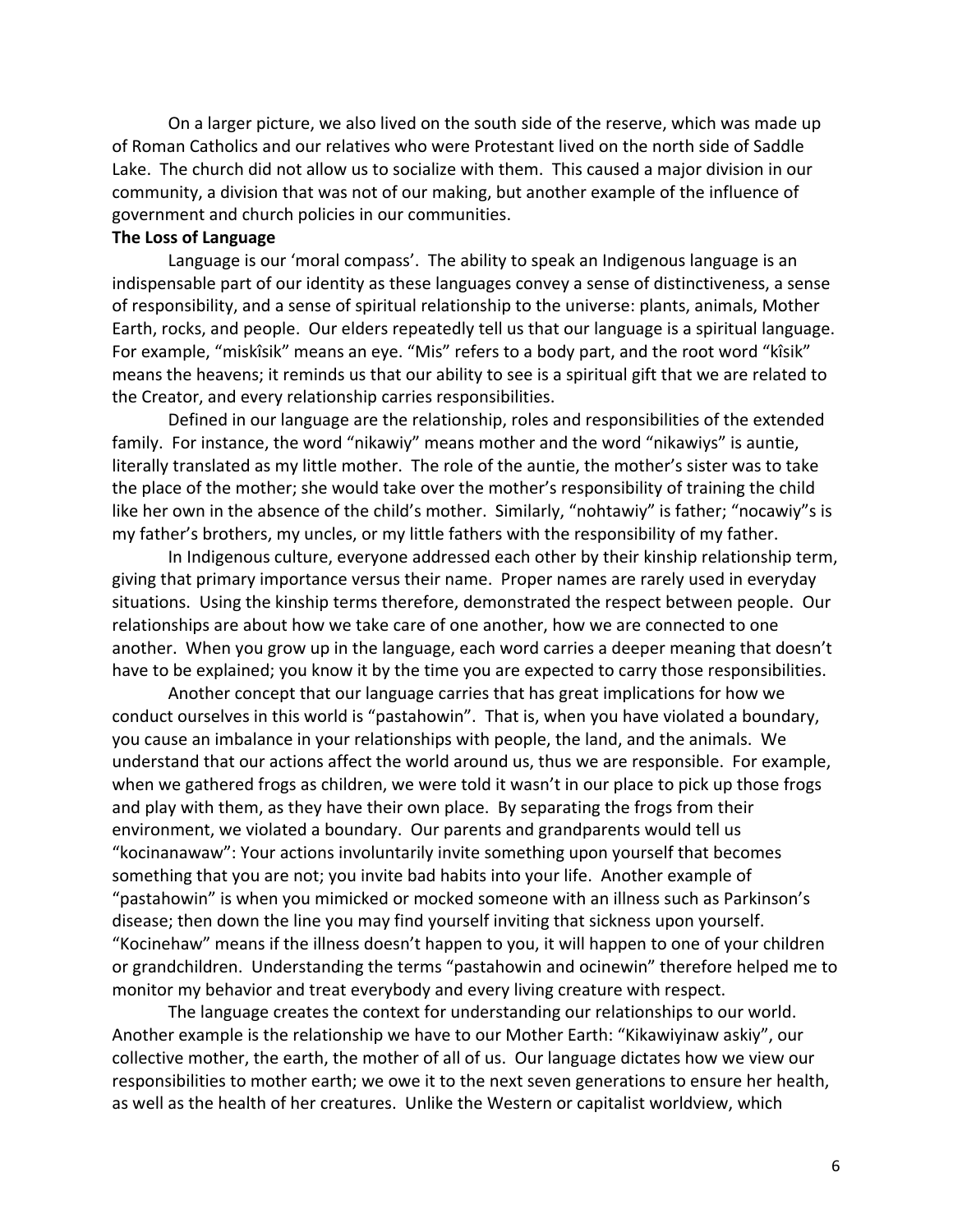encourages the exploitation of mother earth, the Indigenous worldview means that the health of our future generations is at stake.

Our relationship with the universe is governed by reciprocity: you invite into your life, and the life of future generations, optimum health or illness by the way you conduct yourself. When language is used as a guide for relationships, its absence can create significant loss. Today, our people are coping with the chaos resulting from colonization and loss of language due to residential schooling.

### **Loss of Language and Present Concerns**

Colonization, coupled with the government's intent to assimilate the Indigenous population, contributed to the suppression of Indigenous languages, and thus the loss of our moral compass and its inherent teachings of how to live in harmony with the universe. Loss of language is equivalent to the loss of spirit; without our sense of spirit we become vulnerable to illnesses such as the addiction and violence epidemic currently engulfing indigenous communities.

The colonial process is coming back to haunt us. "E ki‐ocinehikawiyahk": the impact of somebody's actions on us as a people, over the years, has now caused us to be people we are not. The colonial process tried to make us change into something we are not, and we suffer when we try to become someone we are not. During the residential school period, our connection to our language was destroyed, and with it, our connection to the teachings about who we are and how we are to be in this world. To restore our balance, our health, we need to restore our connection to the language. Our lives are informed by the knowledge carried in these Indigenous languages.

Throughout the human life cycle, which covers a span of seven stages – happy life, fast life, wandering life, truth, decision time, planting stage and wisdom associated with the elders – language emphasizes the interconnections between all aspects of the universe. The land with its rocks, trees, creatures and seasons as the source of our knowledge, is a teacher to our children. As children mature into teenagers and later into adulthood, language provides the spiritual grounding that nurtures their relationship within the human family, and just as importantly with all living things: plants, animals, rocks, water, and mother earth. The loss of language is, therefore, literally the loss of our moral compass that helped to nurture these sacred connections that make up the web of life.

As children mature into their teen years (wandering stage) without their Indigenous language, moral development has been severely compromised. They don't understand what their responsibilities are during this crucial phase of development. Traditional teachings emphasized 'our interconnectedness' through the oral transmission of stories and everyday life. These lessons have been replaced by a mainstream culture that emphasizes consumption and individuality. Individualism has replaced "mamawikamatowin", working together. Puberty, a time when teenagers were once guided to explore their gifts, to grow into who they are to be, how they relate to one another, and what their responsibilities are to mother earth, has become a time of confusion, a time to experiment with drugs, or a time to be initiated into gangs. It appears this loss of moral compass and sense of connection to others, our language, is the root cause of the extremely high suicide rate in the teen and young adult population in Indigenous communities.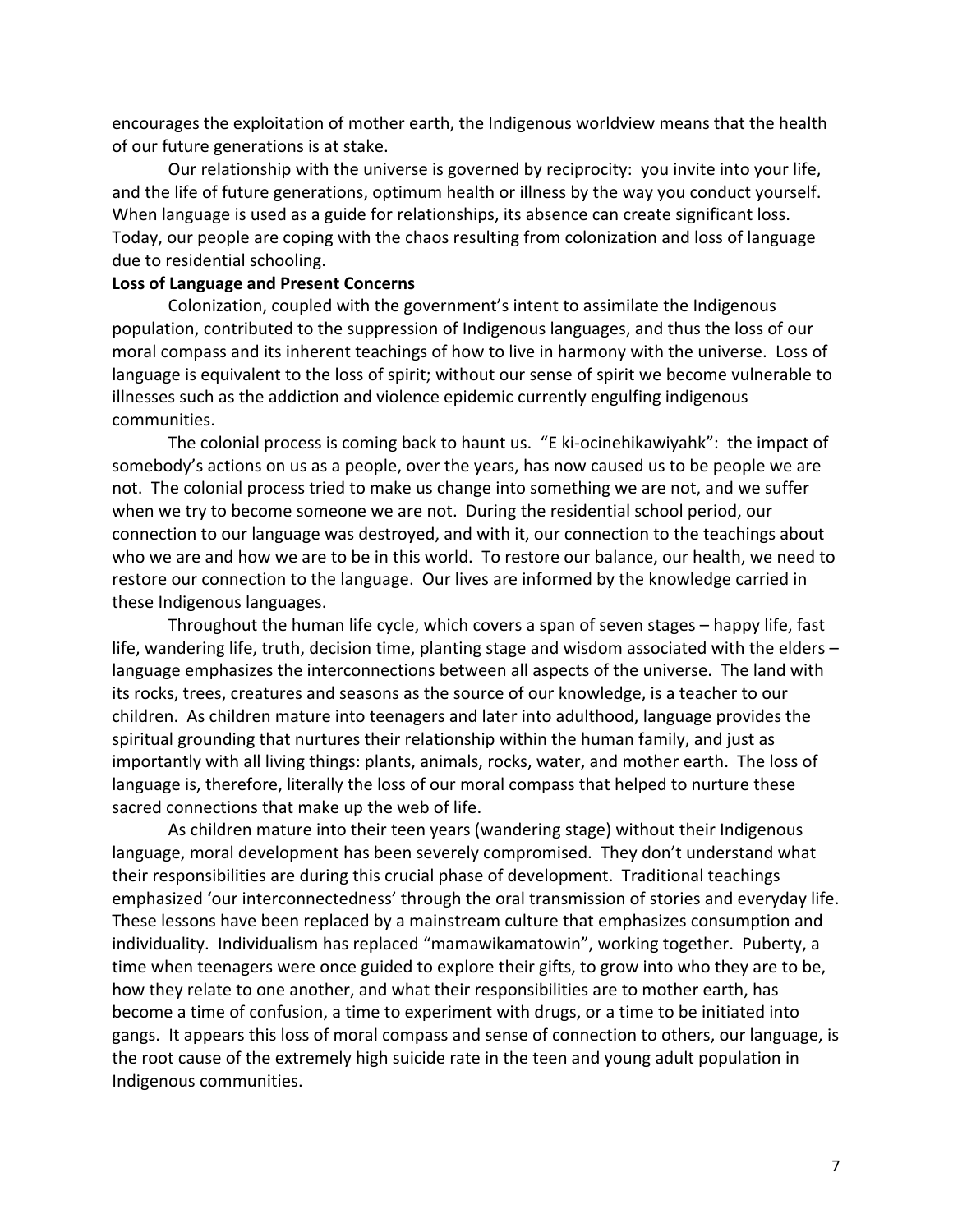Our Elders talk about purpose, and how through ceremony, we fast to understand our purpose. We attend ceremonies to find out from the spiritual grandmothers and grandfathers what our purpose in life is. Without ceremony, we are deprived of knowing what our purpose is and when we can't fulfill our gifts and our purpose, we are out of balance – "kipastahonaw". How can we be healthy, without our language, which carries our knowledge of ceremony? Through ceremony-embedded in language -we gain a sense of purpose for living. Without purpose, we become vulnerable to illness such as depression as we navigate through life aimlessly. We can't be who we are and we are out of balance.

The residential schools of the past, and a public school curriculum that devalues Indigenous knowledge, have disrupted the traditional life cycle stages. Not having experienced the wandering and truth stages as they were meant to be, young Indigenous adults enter the planting time without the knowledge of the 'sacredness of our connections to the universe', and so their children are deprived of their happy time and harmonious journey though the stages of life. We are taught that our children are gifts and we have a responsibility to nurture them to grow into their responsibilities and relationships. Because we have been so separated from these teachings that are defined in our language, we cannot transmit them to our children; therefore they lack the guidance to help create a world in balance and health. It is apparent that present day chaos within Canadian Indigenous people has history and connection with the loss of our language.

We are now challenged to address the effects of the intergenerational wounding; at the same time, we must bring back the foundation of our culture. We must move forward with new visions for meaningful education for the survival of our children, our grandchildren and the seven generations yet to be born.

The good news is that the residential school that was designed by the government to take away our Cree/Dene languages, identity, ceremony, community connections, parenting, our voices is now Blue Quills First Nations College, owned and operated by seven First Nations communities. We have been on a journey to healing, reclaiming our languages, our ceremonies. We are sharing our story and inviting healthy relationships and partnerships to address the issues we are collectively faced with.

 As educators, social workers, administrators, leaders, we work with our elders to recapture the 'life force' by utilizing their knowledge and incorporating this 'sacred' knowledge as the foundation piece in all our programming,

On the other hand, we need to reach out and ensure that we educate and share our history with mainstream culture. We are in relationships with mainstream institutions and we cannot accomplish the tasks that need to be addressed without the understanding and assistance of people working in those institutions. I recognize that we are not living on an island, so we invite you to become a part of the decolonization process. In order to accomplish that, one needs to understand the true history of Canada and the Indigenous people of the land. I often say that we make the best decisions based on the information and knowledge we have. If one is not aware how their actions and decisions affect others, we continue to do the same things and doing more of the same does not give us different results. We may do things right, but we need to ask these question. Are we doing the right thing, who are we doing it for, why are we doing what we do, how do we address issues? We need to critique the current structures and practices that continue to oppress. As an example, I was talking to a young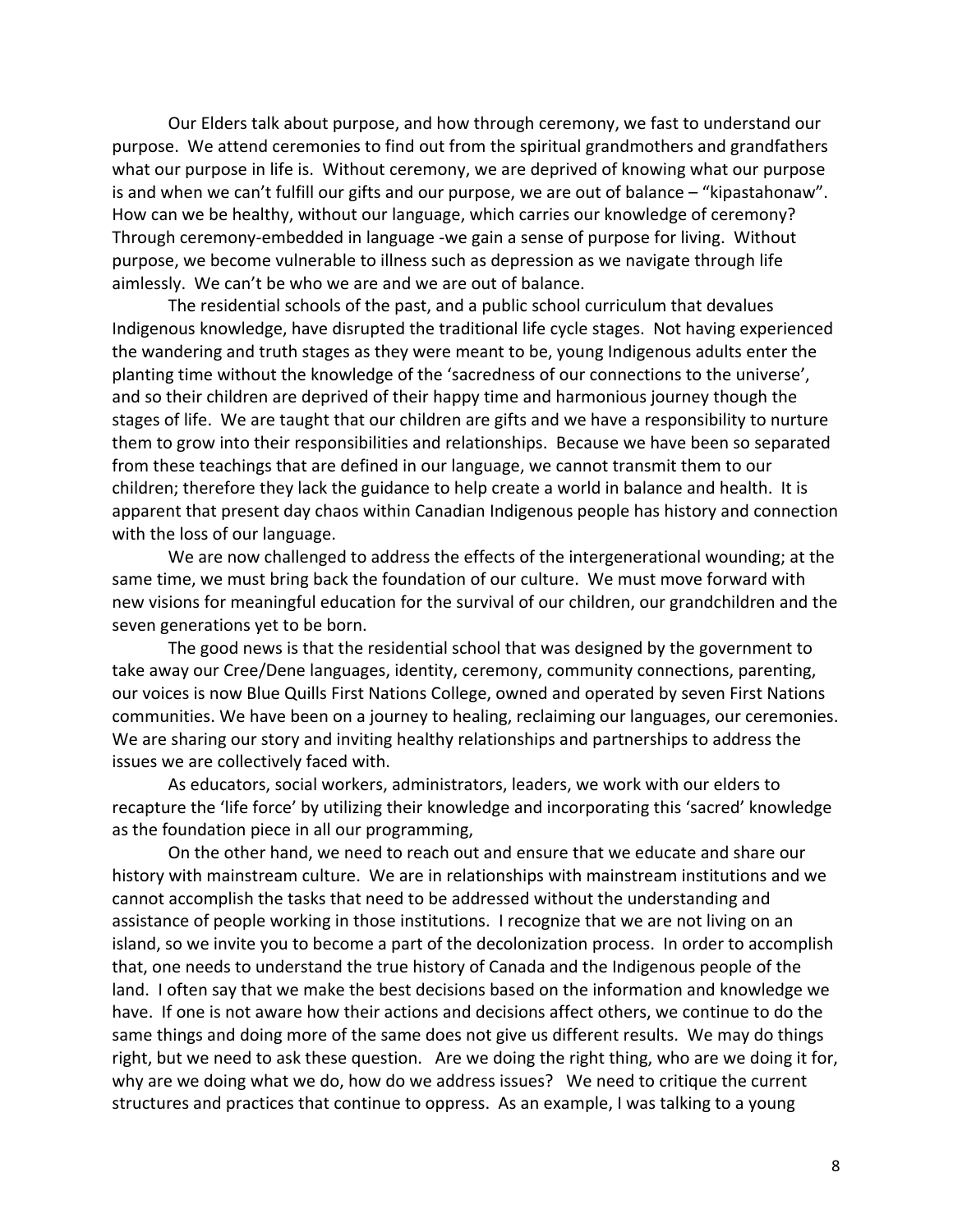mother who has been working extremely hard to get her baby back from the Foster Care system. She told me that one of the requirements was that she attend a parenting workshop. She said that she dreaded going on a weekly basis because when she arrived at the location, she did not find it welcoming nor did she fit in as she was in sessions with "White Foster Parents," a group she had nothing in common with. She found it discouraging because she was given information about parenting, but she was expecting to develop relationships that would assist and support and empower her to become a better parent. Once the parenting sessions are complete, who does she have to turn to when her baby arrives and she has concerns? If someone had listened to her and determined what her needs were, would she be feeling so alienated? Would the program requirement and delivery been different? These are the challenges that we are facing, that we need to start thinking inside the circle. When we stay in the circle, we will begin to listen to the children and their parents, we will work on the strengths of our communities to find a better outcome. This is capacity building, and honoring who we are.

Many of our students are leaders in different fields in our communities and in mainstream organizations; we have been witness to the unfolding of many successful programs that address the needs of our children and parents. These initiatives include: Cultural Sensitivity workshops, Cultural Camp at BQ (May 24 – 28, 2010), Rights of Passages camps in our communities, Family Life Enrichment which combines the residential information with parenting, Circle approaches, such as Restorative Circles (Justice); Family Group Conferencing (child protection) or healing circles (mental health). It is through the use of circles that people redevelop relationships, feel empowered, finding voice, and consensus on issues. The circle approach can be used to build an integrated program effort across all disciplines and sectors. In this approach we can hold ourselves accountable and restore our people to our cultural practice and respectful relationships.

Finally, this gathering is one of sharing these successful stories, and I would like to thank all our presenters for their hard work to ensure the success of this gathering.

Again, I thank you all for honoring us with your presence and I would like to also extend our gratitude to the Alberta Centre for Child, Family and Community Research for their generosity in funding this gathering.

#### **Introduction to the Research Project**

The purpose of this paper is to communicate the success stories of people who have participated in the Indigenous child protection system, specifically foster care/ kinship care, within Alberta Child & Family Services Authorities. The Gathering was held on March 5, 2010 at Blue Quills First Nations College to present the themes of the collected data to workers and community members who have a stake in the growth and continued success of Indigenous child protection. Participants thoughts and comments were documented and are included in this report.

#### **Defining "Success"**

What is "success"? This was a common question throughout the project and was a discussion topic in the comments of the Gathering participants. While there are many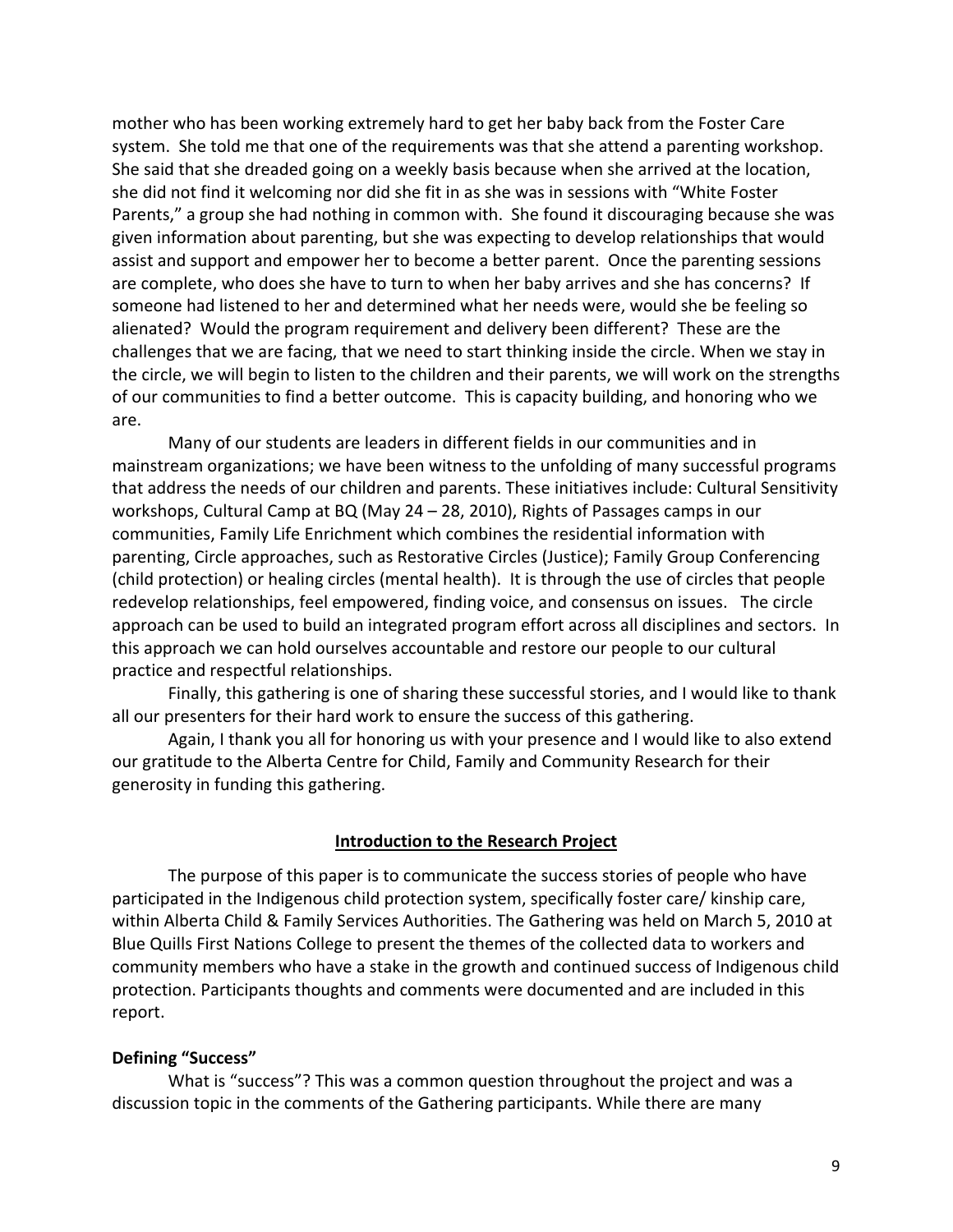definitions of success in child protection, including the prevention of the family breakdown in the first place, this study acknowledges that foster/kinship care is essential to the protection of children. The research team found participants who describe themselves as being successful within the foster/kinship system. Each of the study participants was asked to define what they considered success for themselves and those responses have been included in the report. This project was designed to draw on the self‐defined successes, however small or large, with a goal to improve the experiences of the children in foster/kinship care.

#### **Why Blue Quills First Nations College?**

It is becoming widely recognized in Canada that "Indian residential schools" were highly damaging to Indigenous family life. Indigenous parents were given little say in the decision of placing their children in the residential education system, and when consent was given it was not given in an "informed" manner. Colonization and the forcible confinement of Indigenous people to reserves are recognized as a significant cause of the oppression experienced by Indigenous families and communities. However, it was the removal of children from their homes and communities when placed into residential education schools that is regarded as causing significant damage to the family structure left behind. The child's eventual capacity to parent was affected by their experiences in these schools.

 Blue Quills First Nations College (BQFNC) is a unique educational facility that started its life as a residential school for Indigenous children in 1931. By 1971, through persistent negotiations with the federal government, direct control was turned over to the seven First Nations surrounding the institution and BQFNC started its reincarnation as an Indigenous run educational facility. Under the current leadership of Dr. Leona Makokis, the college has expanded the relationships and to include partnerships between several Alberta universities. The University of Calgary and the Faculty of Social Work has a long history of a dynamic collaborative partnership with BQFNC in delivering the Bachelor of Social Work program and, since 2008, the Master of Social Work program. Both programs are geared toward social work practice within Indigenous communities, specifically the Cree, Dene and Métis cultures.

The experience of conducting research based out of the reincarnated education facility of BQFNC, offers a great advantage to the integrity of the research itself. The project was conducted under specific Cree protocols that place expectations that the research team will produce ethically and relationally accountable data for the people from which it was collected (Wilson, 2008).

In this project, the relationally accountable data is collected with the purpose of documenting what is already working within the current foster/kinship care system and what could create more success. This perspective on research within Indigenous communities, primarily by Indigenous researchers, and following Indigenous protocols, improves the likelihood that that data collected will actually improve the lives of the people it was collected from.

> *"Let us put our minds together as one." Irving Powless, Sr. ONONDAGA If we sat in a circle and put an object in the centre of the circle and we all described what we saw, everyone would have a different point of view from each other. Some would even see opposites because they would be*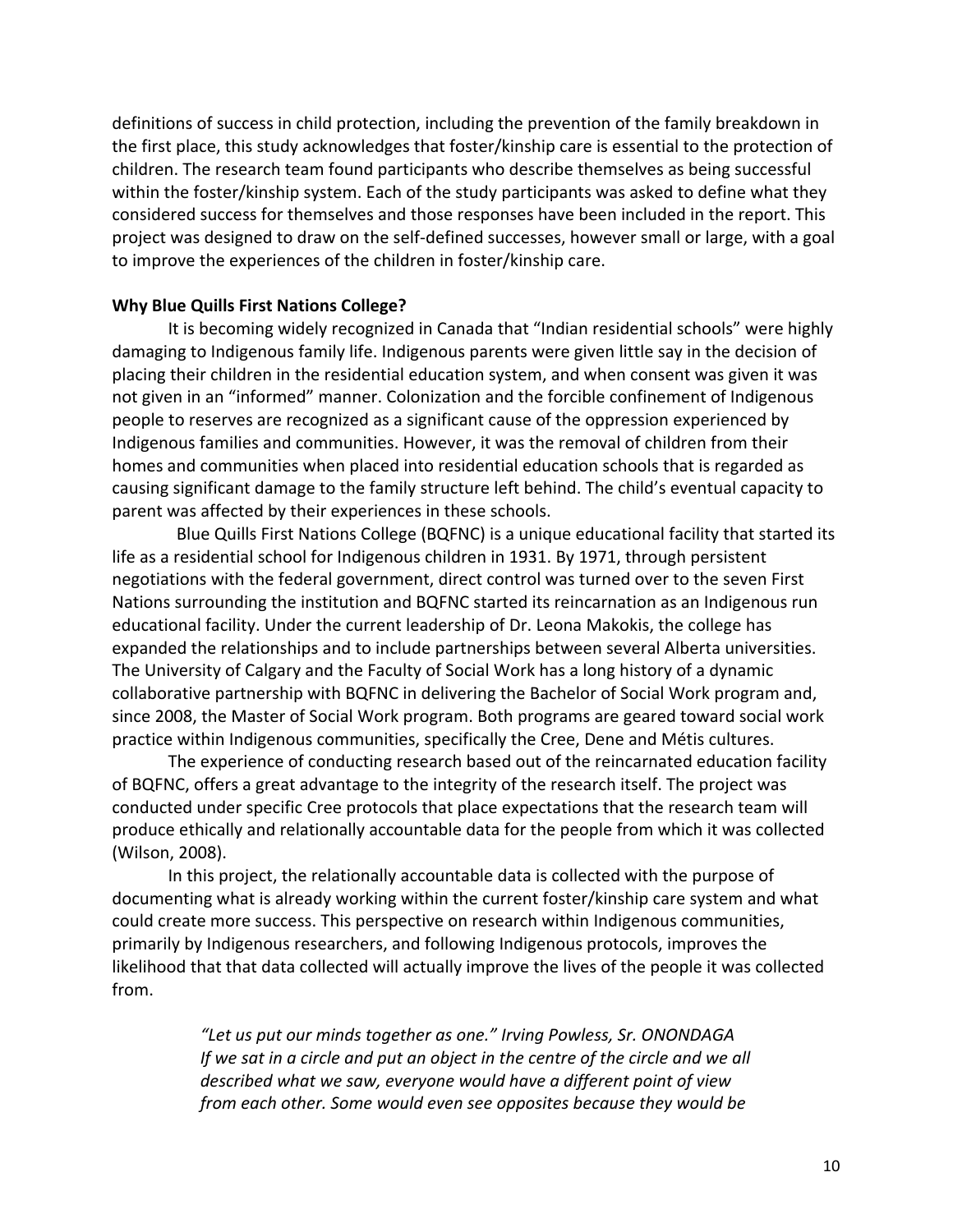*sitting on opposite sides of the circle. In other words, you don't have to see what I see for you to be right. In fact, everyone in a circle is right based on their own point of view, then we can get a more accurate description of the object in the centre. This is one way to put our minds together. When we get the clarity from each other, we should give thinks and be grateful for each other. Grandfathers from the four directions, guide me today with you wisdom from the east, from the south, from the west and from the north"* (Traditional Indigenous knowledge, No date).

# *Approach*

# **Protocols**

This project was commissioned by the Alberta Centre for Child, Family & Community Research fund which informs policy development for the Alberta Child & Family Services Authorities. The research team collected data from four areas related to the success stories of Indigenous children who participated in foster/kinship care of the Alberta Child & Family Services Authorities, including the Designated First Nations agencies with whom the responsibility for child protection is given in specific areas in the province of Alberta.

This research was conducted using protocols developed by Blue Quills First Nations College for the ethical and relationally accountable research conducted by Indigenous people for the benefit of Indigenous people (Blue Quills First Nations College, 2009). Offerings were made to the participants according to Cree tradition and participants were offered a small honorarium. All the participants agreed to and signed a voluntary participant consent form that included a thorough explanation of the research study and value that this study may have in future child protection policies.

### **The Gathering**

The data was presented to child protection workers and community members at a gathering held at Blue Quills First Nations College on March 5, 2010. The gathering began with a traditional pipe ceremony held by George Brertton and Dr. Leona Makokis, who are traditional pipe holders. The ceremony consisted of a pipe ceremony with the men's pipe and the woman's pipe and the pipes were shared in a circle to the voluntary participants.

The day progressed by dividing the participants into four groups according to a color coded name tag that represented the four traditional colors of the Medicine Wheel: blue, yellow, red and green. Each of the four groups moved into one the four presentation rooms and the presentations were rotated to allow each group to have a chance to participate in each presentation. Each group became participants in the data collection process of the four presentations. The information was collected and is summarized later in this compendium. **The Project Team**

The project team consisted of Dr. Ralph Bodor as the principal investigator, Faculty of Social Work, University of Calgary, Dr. Leona Makokis, President of the Blue Quills First Nations College and Elder, Master of Social Work students; Claudia Berland B.S.W., Derek Chewka B.S.W., Carol Melnyk‐Poliakiwski B.S.W., Cindy Nelson‐ Dumont B.S.W., Denise Steinhauer B.S.W., Monique Sundlie B.S.W., Sharon Steinhauer B.S.W. and administrative assistant Terri Suntjens. The project team was predominately from an Indigenous and Métis background. Many of the team has previous personal or professional experience in the child protection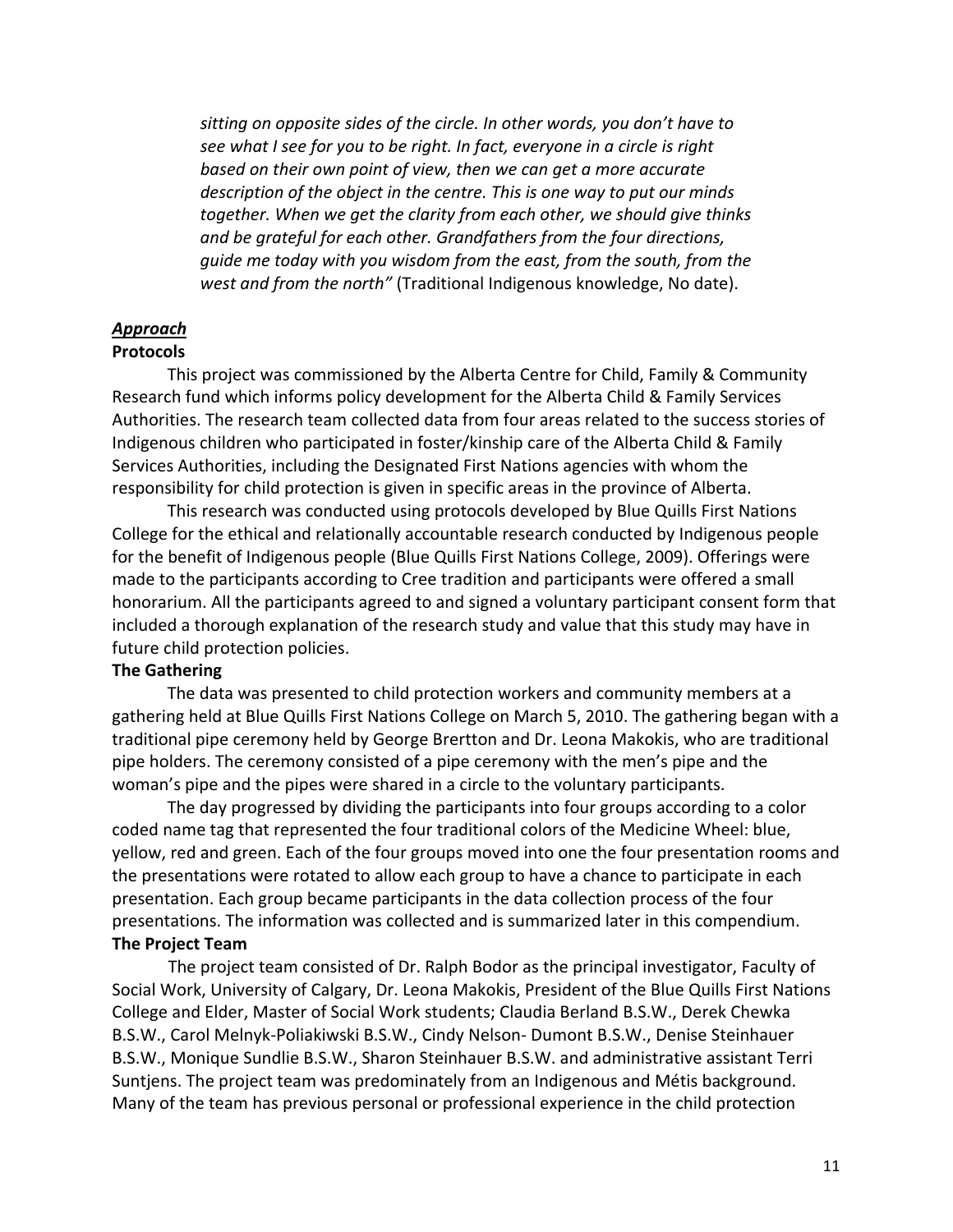system which served to heighten their ability to connect to their research participants by having direct knowledge of the systems, terminology and practices that are encountered in child protection.

## **Sharing stories**

This project adopted a very unique perspective in child protections research in that it accepts the unique stories that are collected directly from the participant's own experiences in child protection and then identifies common themes within the collective voice. Where there is no theme noted, specific quotes are used to represent the speaker. The data is also presented in a common voice, a blend of participants' similar experiences.

In this story‐telling style of research, the stories are made available to the researcher *because* of the relationship between the researcher and the participants. A hermeneutics research style such as this often elicits responses that the researcher was not expecting and provides important perspectives that can greatly improve the validity of the study. Unexpected answers such as some of those expressed in this research validate the authenticity of the research by giving equal status to each voice.

The two areas that were specifically explored were related to indentifying which were the contributing factors that empowered their overall successes and accomplishments in the foster/kinship care system. Specifically the two question areas were;

- $\frac{1}{2}$  What worked to support your success?
- $\frac{1}{2}$  What could have created more success?

These questions were explored by the researcher depending on the maturity of the participants and the context of their experiences within the child protection system. For instance, the children currently living in a foster home required more clarification of the questions than the child welfare workers did. This may be because the case workers have multiple opportunities within their employment to reflect upon program evaluations and to acknowledge what actions produced success, and which did not. However the children that were currently *living* the situation had more difficulty identifying the factors that created success without having more time for reflection and to process their story. This suggests that the children were living day‐to‐day and not focused on reflecting on "what was working". The children were in the business of living in the moment as most children do, without unnecessary reflection.

#### **Why four categories**

In the Indigenous paradigm, the number four indicates balance and harmony in life. Balance is represented by the four segments in the Medicine Wheel philosophy and many Indigenous scholars use the "four theme methodology" to articulate balance and harmony within their research (Hart, 2002). "Balance in life" is a concept that, when used within research, communicates a part of the Indigenous perspective from which the research is based. When combined, each of the four meta-themes provides much more clarity to the question then each aspect alone could reflect, as well as provides purposefulness and structure to the project. It is the multiple perspectives that exponentially multiply the value of the research. The researchers were assigned to collect success stories from a number of participants within each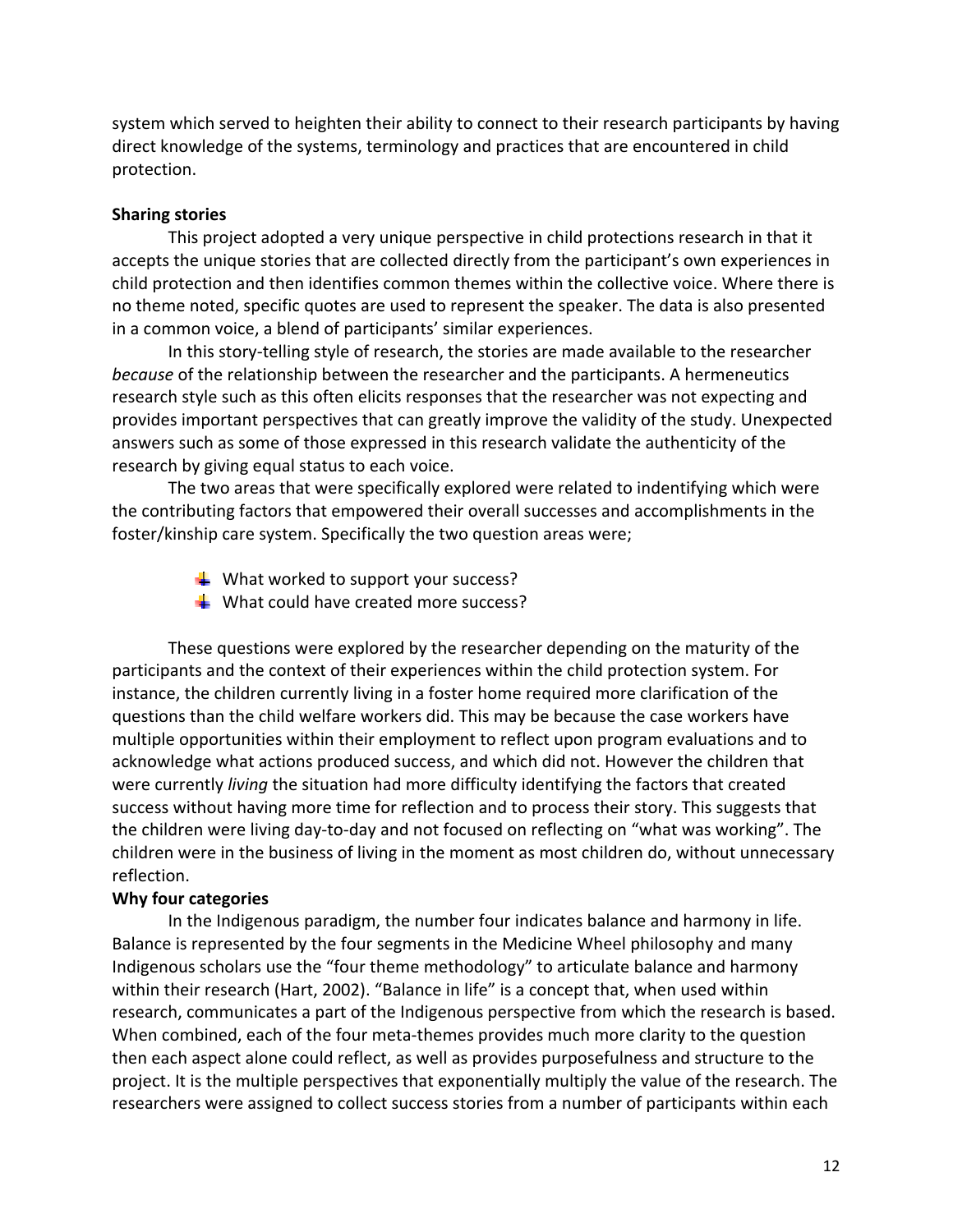meta‐theme and over forty participants' stories are included in this study. The four areas of interest to the research team were:

- **↓ Indigenous Kids in Care**. Children who were currently in care and having self– identified as being successful.
- **Indigenous Adults Out of Care**. Young adults who were transitioned out of care, and self‐identified as being successful.
- **Experiences of Children's Services Workers**. Indigenous Children's Services Workers who identified success stories within their practice.
- **Community Actions**. Interviews from elders and community members that identifies actions that supported children in care to become or remain successful.

## **Data collection**

Over forty interviews were conducted by the project team using the story-telling or hermeneutics style of collecting data. The participants were selected using the snowball method, with team members and project participants initially suggesting possible participants based on the knowledge that they had experienced success in child protection services. The data was collected primarily through face‐to‐face interviews, with free‐flowing open‐ended questions. As the participant became more comfortable sharing their story, the team members understanding of the participant's experience became enriched.

The stories were collected using digital voice recorders; however the researchers stated that some data was collected off the record, not because of an ethical disagreement with the data being shared, but because of the participant's discomfort with being recorded. The digital recording was collected, transcribed and stored in accordance with ethical research procedures. Some participants provided their story in a written format, which was handled in the same manner as the transcribed versions of the stories. The written format submissions were not interpreted through the relational interactions that were experienced in the interview process; however the data collected is regarded by the team as equally valid as the face‐to‐face interviews.

There were some difficulties experienced by the researchers in the collection process. One researcher stated that collecting stories from children over the Christmas holidays regarding their child protection intervention was difficult because the children were struggling emotionally to process their experiences about being shuttled between foster home and parental home. On average, children required three visits to acquire the necessary data. The researcher theorized that, for children, the process of sharing the story they are still living is far more complicated than it may be for adults who may have had the time and experience to place perspective about their life experience.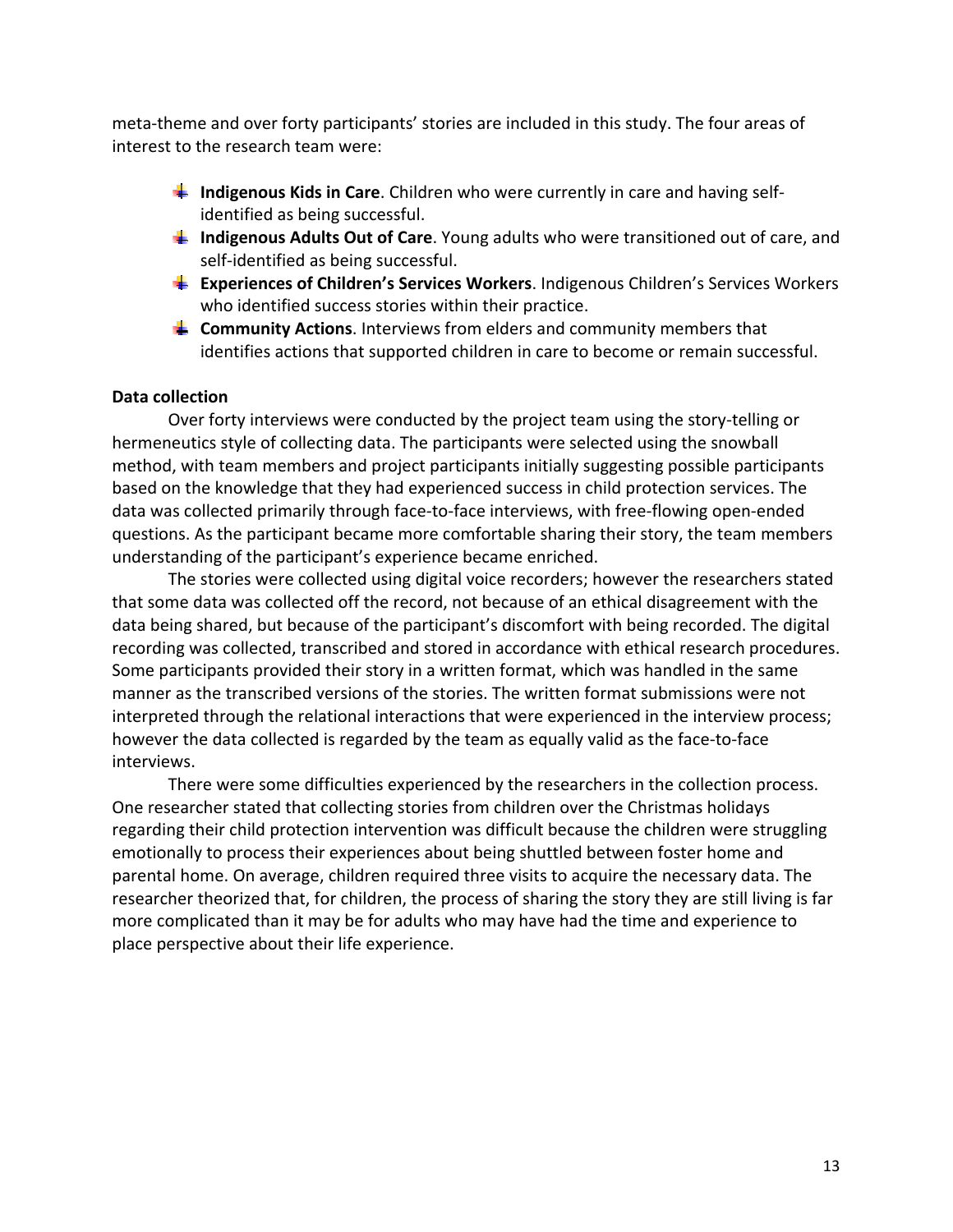## *Summaries of the Four Areas of Research*

### **Successes of Indigenous Kids in Care**

Indigenous children currently in protective care may have the least heard voice of any in the system. This could be due to the public interest to protect the child's rights to privacy, but it could also relate to the experience that many children share by being the most vulnerable people in our society. However, there are many success stories within children's protection experiences that could be used to create healthy and effective policies with child protection. This project shares the stories collected with ten children currently living in the foster care system. This collective narrative contains themes and quotes from the children's stories about the self‐described successes that they experienced as a result of being in the child protection system. This portion of the project was collected from children between the ages of seven and fifteen and all in permanent guardianship. The themes are not in any particular order. **What worked?** 

The children described several factors that they attributed to their self‐described successes within the foster/kinship care system.

- $\frac{1}{\sqrt{1}}$  Having the same placement over time Children experienced stability and a sense of safety when they live in the same home over time.
- $\textcolor{red}{\blackdownarrow}$  Having help with homework Children wanted to succeed in school. Children with foster parents that provided help and supported the children's homework stated they felt more successful because of this help.
- $\downarrow$  Staying in the same school Not having to start all over again when the child was placed in foster care created a valuable sense of stability and structure for the child.
- $\ddot{\phantom{1}}$  Good food to eat Children recognized that having enough good quality food increased their successes in school and in their everyday moods and behaviors. Ideally, Indigenous children do well with high quality traditional foods acquired by having a relationship with the land it comes from.
- **Playing sports or activities Children recognized that extracurricular activities supported** their vision of personal successfulness. It is important to recognize that Indigenous children often participate in traditional activities such as jingle dress dancing at Pow‐ Wows. While hip hop and soccer are great activities for children to participate in for healthy social activities, they are not an appropriate *replacement* for cultural activities and should not be recommended as a less costly alternative to traditional dancing competitions.
- Keeping the same friends Children valued the stability that having the same friends gave them especially during times of chaos in the personal lives. Children appreciated the friends that stuck with them throughout their apprehension and placement. They did not have to retell their story and risk being faced with rejection all over again.
- $\downarrow$  Quality and fit of foster parents Children stated they liked that their foster parents were "nice to them" and taught them things they were going to need to know when they were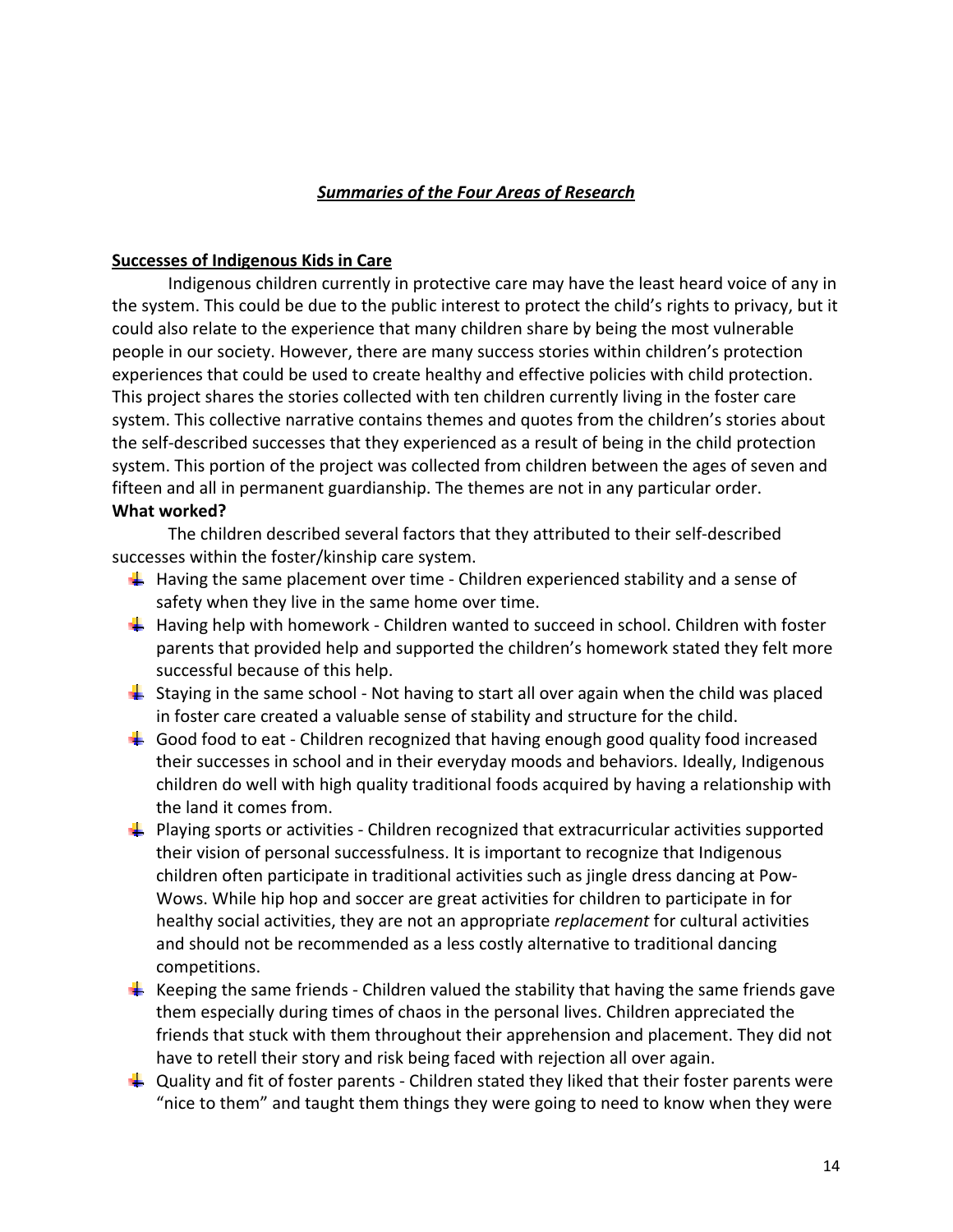adults, like boundaries and appropriate consequences. Foster parents that accepted and encouraged the child's participation in cultural activities (some foster parents even started learning the Cree language) were highly regarded by the child.

- $\frac{1}{\sqrt{1}}$  Having sibling group in the same home Children appreciated the comfort and familiarity of living with their siblings, as do children not in care.
- $\frac{1}{2}$  Being safe Children spoke often about their desire to remain safe in their foster homes, during transportation and during their visitations with their parents.
- $\textcolor{red}{\blacktriangle}$  Living close to the home community having frequent access to familiar surroundings as well as having access to healthy role-models from their family or community.

# **What could have worked better? (Success in the future)**

- $\triangleq$  Children want the parents to visit them at the foster/ kinship care home  $\overline{\phantom{a}}$ -Children felt guilty about wanting to stay away in foster/ kinship care, but they qualified that statement with suggestions that the parents could visit them at the foster home instead. They wanted the relationship with their family but were very concerned about their safety. They also wanted the parents to experience how the children were living in care with the hope that the parents would adopt some of the conditions of the foster/kinship home.
- $\frac{4}{3}$  Expanded definition of family The children recognized that their parents may not have been healthy enough to look after them but they valued the established role of extended family and friends they grew up with. Scheduled visitations could include time with a wider scope of kin and friends such as with favored pets, grandparents, aunties and cousins, school, and familiar cultural activities in the home community.
- $\frac{1}{2}$  More visits The child would like to have more and regular visits to their parent's home and to the community.
- Fewer case workers The child viewed the worker as an extremely valuable to their safety, protection and ultimate success. Switching case workers lowered their sense of confidence in the worker's ability to keep them safe.
- $\frac{1}{2}$  Relationship with worker Children listened very carefully to what the worker was saying. When the researcher stated she was coming back another day to complete the research, the child asked if she was coming for supper and she answered "sure" which the child interpreted as a commitment by the researcher. Upon hearing of the next visit the child asked if she was coming for supper, which the researcher was surprised that he remembered. The child craves reliability from the case worker. The child also looks to the worker as a role model, appropriate but casual dress is important to the child.
- $\downarrow$  Worker playing with the child The children's trust in the worker grew when she played with them.
- $\frac{1}{2}$  More frequent and regular visits by the case worker Children looked to the case worker not as a substitute parent (that role was absorbed by the foster parent) but rather as a godmother or loving aunty, who can make miracles happen.
- $\perp$  Earlier intervention Child wishes the worker could have supplied earlier intervention and to prevent the breakdown of the home in the first place. The children often took on the guilt for the breakdown of the home, saying they thought they could have prevented it.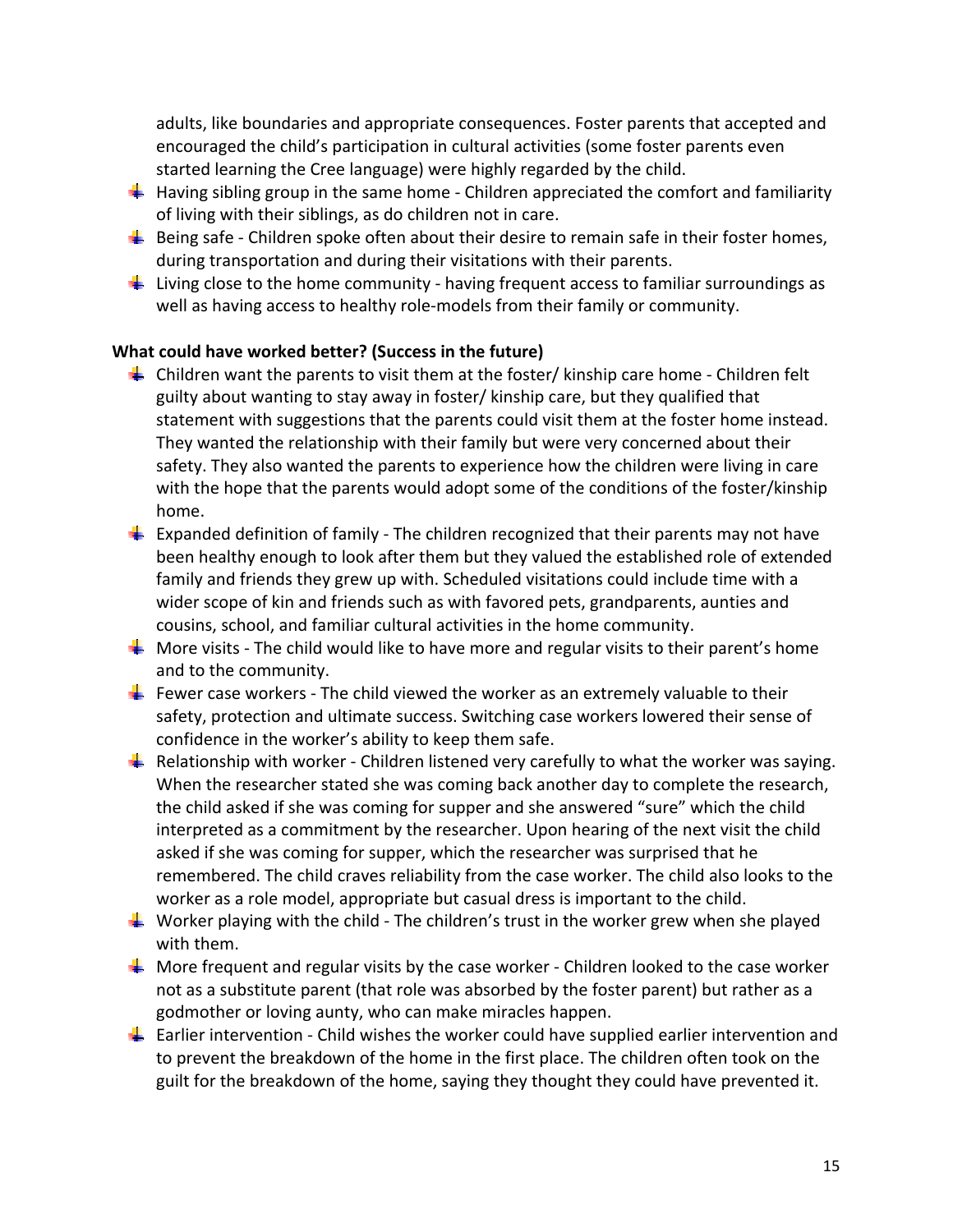- Continuity of care In one case, the child stated that he wished his worker could drive him back and forth from scheduled visitation with his parents. Instead he had a driver that dropped him off at the place he was told he could not live because it was unsafe. The child viewed the role of the driver as a betrayal by the worker because the worker is responsible for his safety and how would the driver know if he/she was safe during the visit? From the child's perspective the case worker should maintain consistency in their role to keep the child safe, including during visitation during visitation.
- $\frac{1}{\sqrt{1}}$  Help to plan the future the child does not want to talk about a "transition plan". Talking transition instills fear of abandonment within the child. At sixteen or seventeen years old, few children have the maturity to discuss the complexities of how he or she will support themselves. Like other teens, they are interested in talking about life goals and plans for the future such as graduating from high school, going to which college, the grad dress or tux, getting a driver's license, etc., definitely not "transition planning". Encourage the child to dream big and to plan to fulfill their dreams.
- $\frac{1}{2}$  "Talk to me like a normal kid" Although the child recognized they were involved with child welfare and therefore they had a case worker, they also recognized that it was not "normal" for most other kids they knew. Children wanted their worker to resist talking to them using institutional terms such as transition planning, PGO, TGO, recreation allowance, parental visitation, child welfare screening for their friends, etc.
- $\pm$  Children in care need time to grieve and bring closure to the story of how they entered care ‐ The researcher found that the children in care required an average of three visits in order to build trust with the researcher, to tell their story about how they came to be in care be told and to bring closure to it, before they were emotionally ready to discuss "what's working".

## **Successes of Indigenous Adults Out‐of‐Care**

This research was conducted with ten Indigenous young adults who have transitioned out of care. The project participants were able to reflect on what they experienced while in care and how the system contributed to the overall successes of the adult. The participants were between the ages of twenty-four and forty-eight years old. These are the themes of successes and the recommendations that the young adults stated through the stories.

# **Adults Out‐of‐Care Experiences of Success**

- $\frac{1}{2}$  Exposure to educational opportunities instilled the value of education. They relate their success to acquiring higher education.
- $\ddot{\phantom{1}}$  The adults valued having opportunities for travel. Travel was regarded as essential for expanded awareness of the world and the connection of the global concerns as it related to personal and community issues.
- $\frac{1}{2}$  "Structure of a home/family gave me discipline". Adults appreciated the structure of a stable home life. They valued the security that structure provided for them.
- **Participants shared that they were exposed to other cultures and religions (but** sometimes at a loss of their own).
- Readiness and appreciation of child rearing. Being in the healthy foster home allowed the young adult to delay becoming a parent until they felt more ready for the responsibility. The adults credit the foster family's influence on this decision.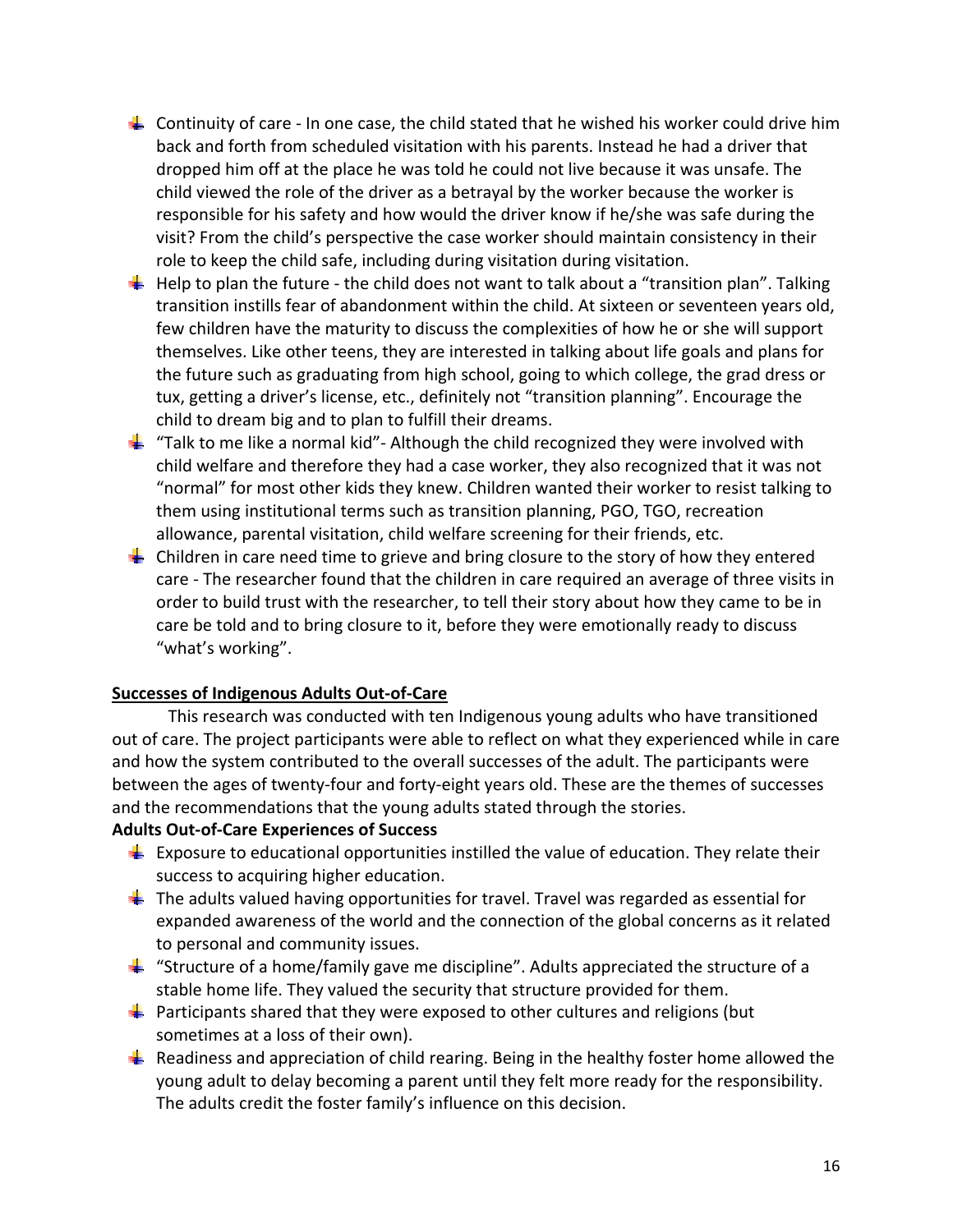- Lessons of self‐determination. Successful adults recognized they have a say in how their life will go, when they compared themselves to the youth's relatives that do not seem to think they have a say in their own determination.
- $\frac{1}{\sqrt{1}}$  Knowledge to deal with racism. Living in homes out side the Indigenous community gave the children experience on how to manage racism.
- Inclusion in a family. Adults appreciated being fully accepted and integrated into their foster family.

# **Barriers to Success Adults Experienced**

- Feelings of loss/void/disconnect from biological family. Adults acknowledged the unresolved grief from the loss of their biological family.
- $\frac{1}{2}$  Numerous placements. Numerous placements were considered a barrier to success
- $\frac{1}{2}$  Placements far away. Living far away from their home community was another barrier to success.
- $\frac{1}{2}$  Screening and training of foster and kinship families. Adults expressed concern that the screening and training of the foster parents was often inadequate. Adults wanted more visitations by the workers to ensure safety and suitability of the placement over time.
- $\frac{1}{2}$  Young adults felt that there was a difference between Indigenous family values and Western family values. The Western family values were encouraged and the Indigenous family values were devalued.
- $\downarrow$  Adults reported that being in care was linked to issues such as poverty and housing issues. This could be related to the loss of the family connection on the reserves also means not having access to the family home.
- $\frac{1}{2}$  "It mattered when someone came to watch me in a sporting activity".
- $\frac{1}{2}$  "Having one significant person in my life made a difference and it did not need to be my biological mom and dad."
- Foster care provided me with a solid value base. Successful adults acknowledge appreciated that role that their foster parents had in their success.
- Participants reported feeling of fear. "The support that I received is on‐going, even to this day". Fear and concern for personal safety started in childhood and continued after being in care, even if the foster home was safe. This fear suggests trauma is not erased by the placement of the child into a safe home, but trauma is ongoing through out adulthood. Long term supports may have to be integrated into the transition plan.
- **Participants also commented on ceremonial healing vs. western counseling. Traditional** ceremonies were often considered more effective in healing then counseling.

# **Suggestions**

- $\ddot{+}$  Collective rights vs. individual rights. Adults recognized that in the Indigenous worldview, the collective perspective is more valued then the individual perspective. Child protection that values and honors Indigenous worldview will have to integrate the values of the collective in the community.
- $\frac{1}{2}$  There is a need to invest in both formalized and cultural Indigenous education. These services should be provided by Indigenous people, but should be available to all those involved in child protection services.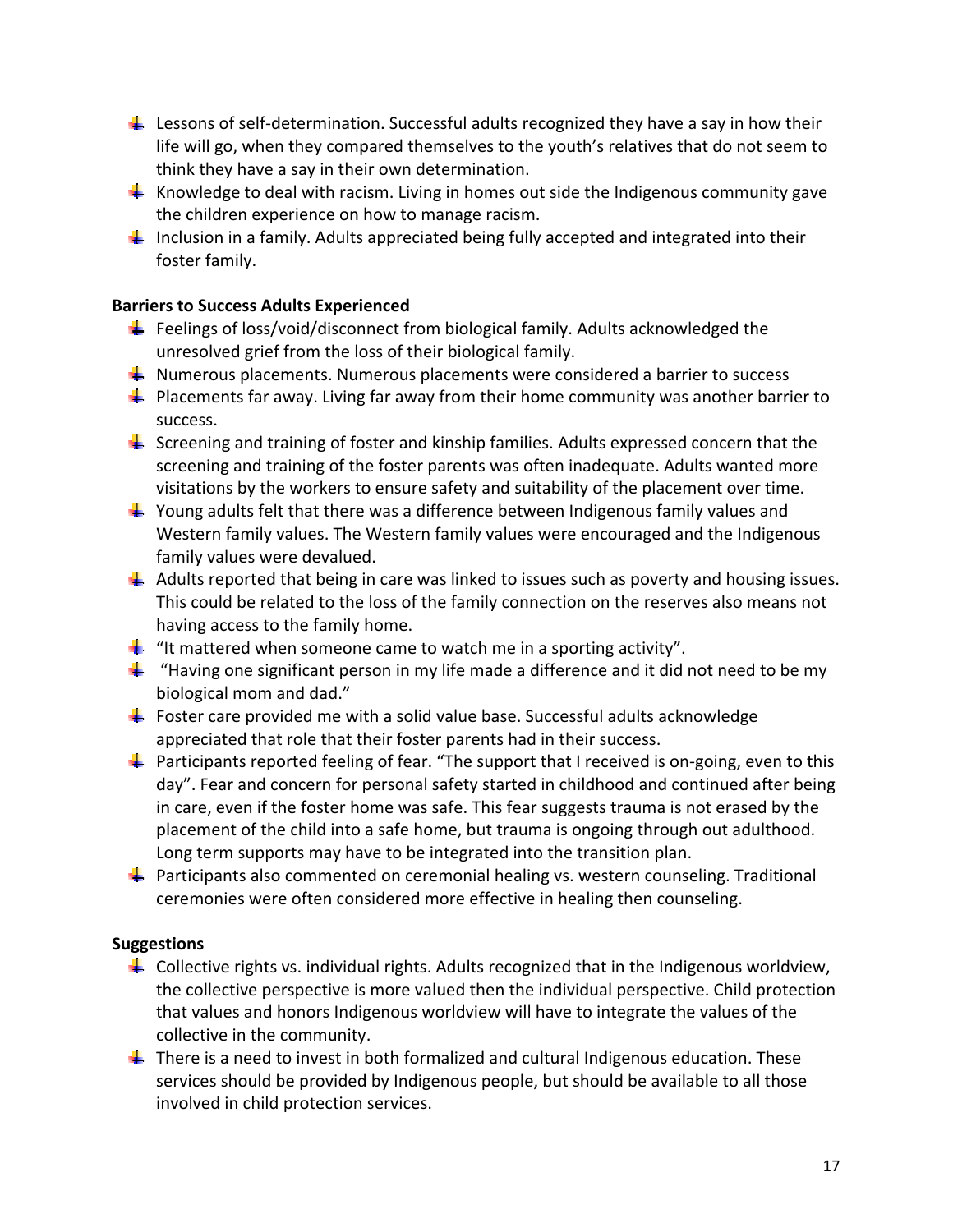- $\ddot{\phantom{1}}$  The project data suggested that there is a significant need for long term after-care services.
- When contact with family is not possible, someone from the community can be responsible for the connections to the culture, language and to ceremony.
- $\frac{1}{2}$  More focus could be placed on the problem of multiple placements.
- $\frac{1}{2}$  There is a need to examine how the system can accommodate sibling groups and/or families.
- $\Box$  A child being placed with an Indigenous family does not necessarily guarantee exposure to culture and ceremony. More research should be conducted in this area.
- $\perp$  There is a role for someone involved in child protection to take the lead in connecting young people to Elders in their community.
- $\frac{1}{2}$  There is a concern about the quality of the home visits. More research should be conducted on understanding what quality home visits really means for children.
- $\ddot{\phantom{1}}$  Adults expressed concern that they have lost their language. There should be more effort to allow each child the opportunity to hear their language spoken and to practice their language with community members in the context of everyday life (language immersion).
- $\ddot{\phantom{1}}$  The researcher and presenter asked the Gathering participants these questions: "Should we have different standards for Indigenous Social Workers? If we believe in the idea of relational accountability and the importance of relationships, should we not consider lowering case load numbers for social workers to allow them to form more meaningful relationships? "
- $\ddot{\phantom{1}}$  There is a significant role for youth and family consultation in the development and delivery of child protection services.
- $\triangleq$  Adults requested more effort be placed on assisting children and young adults to develop their own healthy Indigenous identity.
- $\frac{1}{2}$  There is the need for more Indigenous Social Workers, trained in the Indigenous cultural philosophies and with supporting and maintaining their retention. Professional oversight by an association that is educated about Indigenous philosophies would support Social Workers that have the kind of education experienced at Blue Quills First Nations College, to evolve ethical and professional practices.
- $\downarrow$  Adults expressed that they did not know why they were ever brought in to care. Explaining why they were removed would alleviate the feelings of guilt and blame the young adults carried.
- $\frac{1}{2}$  We need to look at the language we use with children. If we use labels, young people will internalize those labels.
- **L** Chronological age vs. developmental age. More research is needed to indentify the physiological and mental impacts of trauma to the developing child's brain. There is a suggestion that children in care are not at the same developmental age as their chronologically aged cohorts. Therefore expectations that a young adult who has been in care, should be as ready to leave the home at eighteen, may be an over‐estimation of the youth's capabilities at that time.
- $\triangleq$  Cultural rights of the child. What are they? Do we acknowledge them?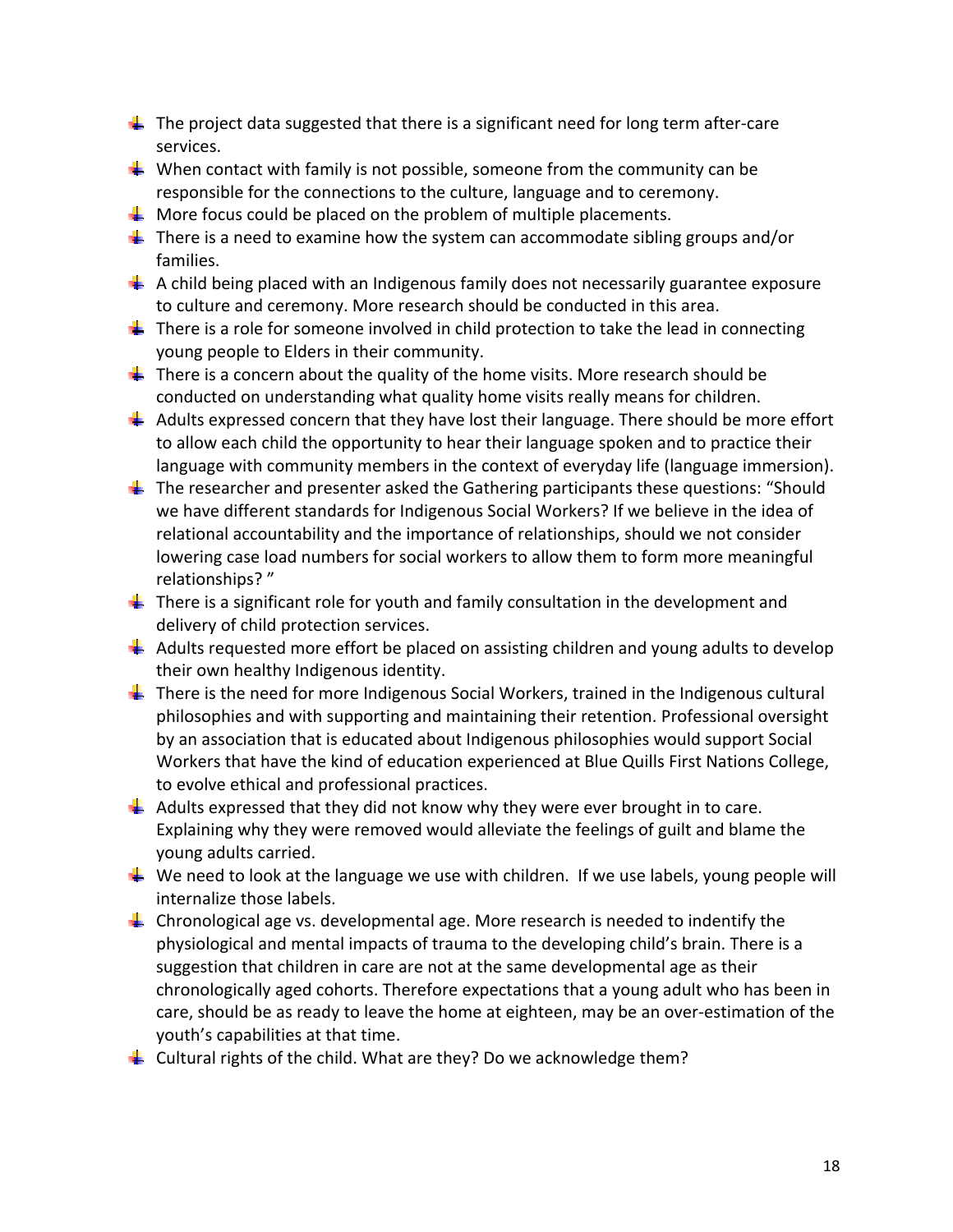- $\Box$  On-reserve placement options need to be developed. We can expand the perspective of kinship care to include friends, neighbors, coaches and teachers, which is the traditional view of Indigenous kinship.
- $\frac{1}{\sqrt{1}}$  There is a need to assist young people in learning Indigenous social etiquette. For example, when you introduce yourself you include who your parents are. If you do not learn this from your family, how do you?
- $\frac{1}{2}$  Indigenous Social Work values and integrates relational accountability. There is a significant difference between Western based child protection practice and Indigenous based practice. If the children in care are predominately Indigenous, it seems appropriate to integrate Indigenous child protection philosophies into mainstream practice.
- Involvement of parents in a more meaningful way when their children are placed in group/foster or kinship care. Young adults often reconnect with their family and community after they become a legal adult. Concerted efforts should be placed on continuing and expanding the relationship between the family and the child regardless of the family's ability to care for the child's needs. Those bonds are extremely strong and with guidance the child may have the opportunity to recognize the problem is not with the people who their share DNA with, but that their family is experiencing the impacts of colonization and residential schools on the Indigenous way of life.
- $\pm$  Help young people visualize life after care. Helping children to dream big and to visualize their life as an adult, rather then focus on the "transition plan". Professionals and adults should deal with the details of the transition plan to fulfill the system's requirements, but talking about "transition" instills fear of abandonment with youth that have already been traumatized by abandonment. "Professional lingo" talk should be left in the office and between adults. Talking to the youth about their future and their plans is more appropriate then pushing them to make decisions about transitions that they are not necessarily ready for.
- **Video shown at gathering:** Trout, M. (1997). *Multiple transitions: A Young Child's Point of View on Foster Care and Adoption*. [Video]. The Infant‐Parent Institute.

# **Children's Services Workers Successes**

These are the themes extracted from the research conducted with children's services workers. The themes are not in any particular order.

- It is important for workers to be culturally connected...perhaps have been raised on the reserve...to understand the child's experience. Case workers who have knowledge and experience about the Indigenous world view are better prepared for working with Indigenous children and communities. This does not necessarily mean that the case worker must be Indigenous, as it is true that not all Indigenous case workers follow the Indigenous culture.
- It is important to provide more support to families within their homes, before the apprehension may happen. A much greater investment in Family Enhancement will bring fewer kids into care.
- It is important that case workers teach, mentor and role-model to help parents in raising and guiding their children. The worker may be able to intervene before the dissolution of the family if they came to the home with the attitude of the godmother or loving aunty and taught the parents how to be parents. Remember that because of the residential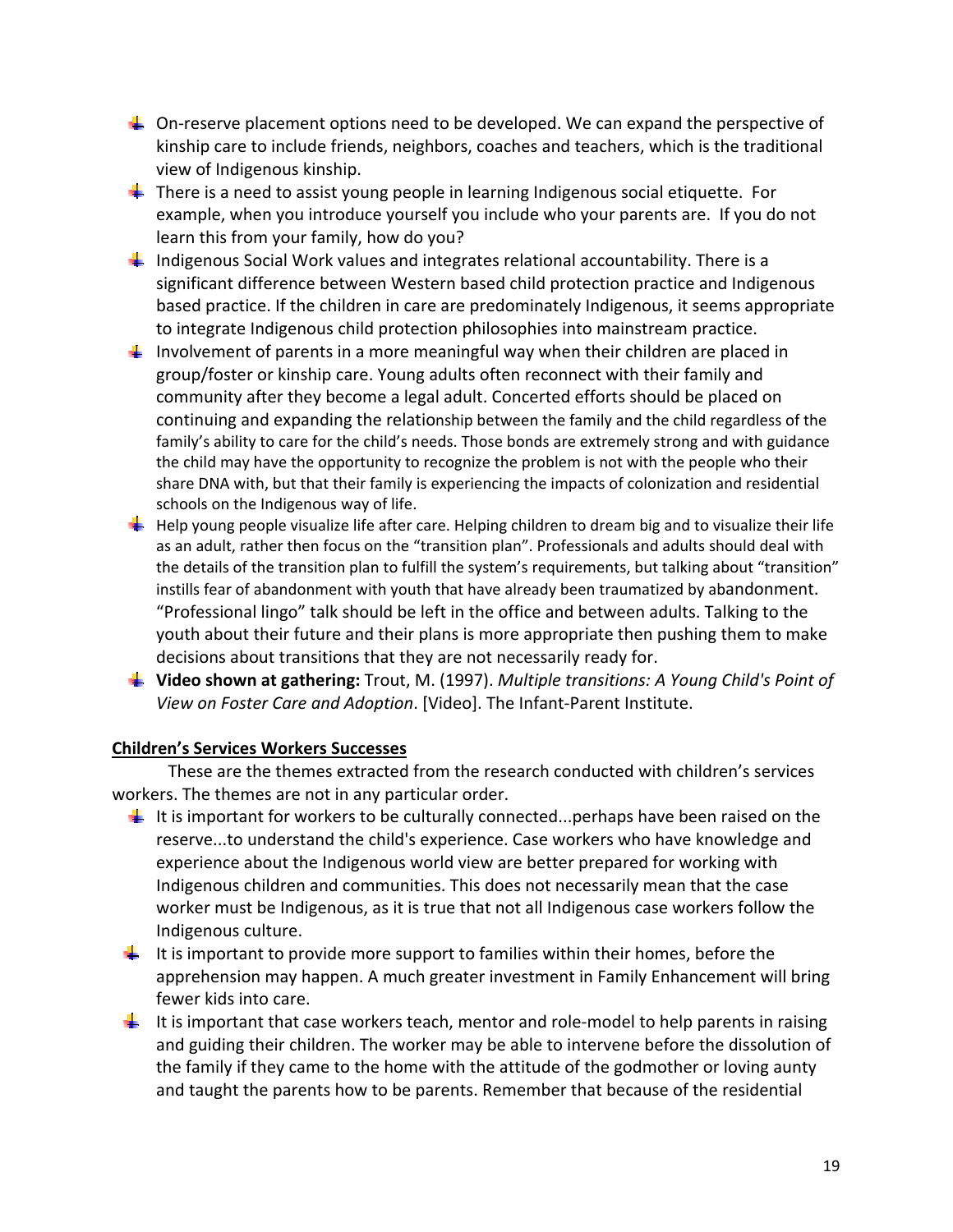school experience, many parents were not parented themselves and this has caused intergenerational impacts on the community's ability to parent their children. Coming to each home with this in mind allows the worker to impart a sympathetic heart to the families still suffering from the residual effects of residential school experiences.

- It is important that workers offer a connection to culture and model developmental goals of traditional/healthful parenting for the accomplishment of the milestones for the children. Honoring the traditional milestones of development honors cultural protocols and allows opportunities for the children to experience success within their community.
- $\frac{1}{\sqrt{2}}$  It is important that foster homes be well-matched to children.
- It is important that workers be well-matched to the children and families.
- $\downarrow$  To establish more Indigenous (kinship) homes within the child home community. In the Indigenous tradition, kinship homes may include external family and community members. An expanded vision of kinship is essential to ethical practice in Indigenous communities.
- It is important to support workers as they advocate for policy change. Case workers must have a collective voice for policy change with in the child protection system.
- It is important that workers live in the community in which they work. Workers who live in the communities have significantly greater access to the knowledge about the connections and significant relationships for the appropriate placement of children within the kinship system. If the worker does not live in the community, it would help the worker if he or she would attend cultural activities such as round dances in order to establish trust within the community.
- It is important that workers help kids maintain their significant relationships that already exist with family/extended family. This point is made through out the entire data collected. The relationships of the child to the community are considered as valuable as the relationship of the parents.
- It is important to understand and accept that some kids thrive in care. Workers acknowledge that some children must live out of their family system. The children experiencing successes outside the family system are kept in contact with their community and culture are better off then the children who are completely disconnected.
- It is important to accept and understand that for some kids not going back home is a success. If nothing has changed at home then for some children success is the placement and protection of the child.
- It is important that workers provide stability. Workers are the sole source of stability for foster kids. Having a good relationship and rapport with the child is essential for open communication.
- It is important that the worker 'love' the children. In the godmother metaphor, the worker loves and cares about the child in care as if they were their own. The worker considers the impact of decisions made for the children as if they were making decisions about their own child's welfare.
- It is important to help children feel like they belong within the (foster) family. The workers role is to help the child and the family to "fit" together, and that the child has confidence that they belong to this family. Belonging creates a life‐line which generates and sustains success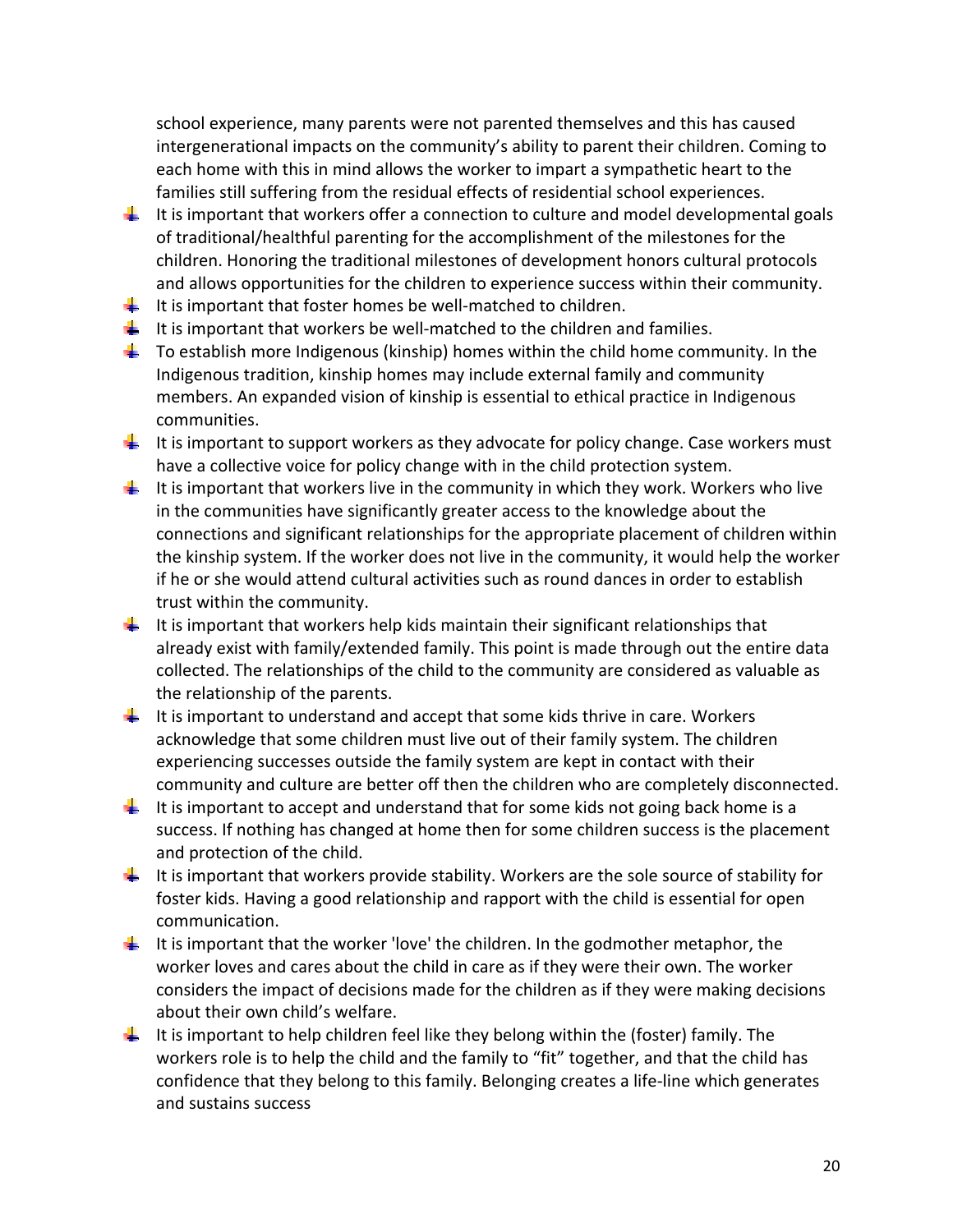- It is important that worker help children keep traditional connections to family, community, identity and language.
- It is important to have longevity in the work/the profession. Be careful about personal and professional burnout. Workers must regulate their own work schedules so that they can maintain a healthy balance between work and life responsibilities. Some workers report having done this work for upward of fifteen years and they continue to be rejuvenated by the success they experience.
- It is important that the children have a voice and to be able to express their wants, needs and plans. Workers are reminded to maintain frequency and quality of communication with the child. Their voices must be heard throughout their time in care as there may be times when their needs change while in care.
- It is important to try to make each and every day more interesting in a child's life. Workers, who strive to improve the quality of the child's life, have a greater sense of personal success through out their career.
- It is important to follow through on the promises to children. Workers stated that if they were considered trust worthy even for the simple things, their ability to maintain connections in the community expanded exponentially.
- It is important to practice culture 'with' the child. Workers who cultivated and maintained connections between the child and Elders, and the cultural teachings, considered their practice successful.
- It is important to understand that the child will have those grounded cultural teachings for their entire life. At times all children may resist their cultural identity in order to try to fit in with the dominant culture. However the workers responsibility is not only to the child in the moment but also to the adult they will grow into. Having the cultural teachings as a child will never leave them and will sustain them through hardship in life.

# **Community Actions that Result in Success**

Ten community members and Elders were interviewed for this research. Out of their interviews there were several themes that emerged. Themes from the research are listed below in no particular order.

- **Community recognized that being Indigenous is all about relationships, participation and** agreement of the natural laws with the people and with the land.
- $\frac{1}{2}$  Success is defined by developing Child Care laws from the "Nehiyaw" (Cree) worldview. Successful outcomes have conventionally been defined through Western value systems. Indigenous community members recognized this incongruence between worldviews and are working towards correcting it with documented "Nehiyaw" laws.
- $\downarrow$  Community recognized repatriation as success. Repatriation is the act of reinstating the child or adult as a community member. Historical actions such as the Sixties Scoop and the residential school experience have only served to reinforce the colonizing methodology of some child protection actions that expropriate the child from their families and communities.
- Success is defined by less paperwork for case workers and more hands-on contact.
- **Community recognized that Indigenous natural law requires that healthy adults should** guide children, and not children dictating the actions of adults. It is very frustrating to Indigenous adults that the child who may be rebelling out of natural teenage angst would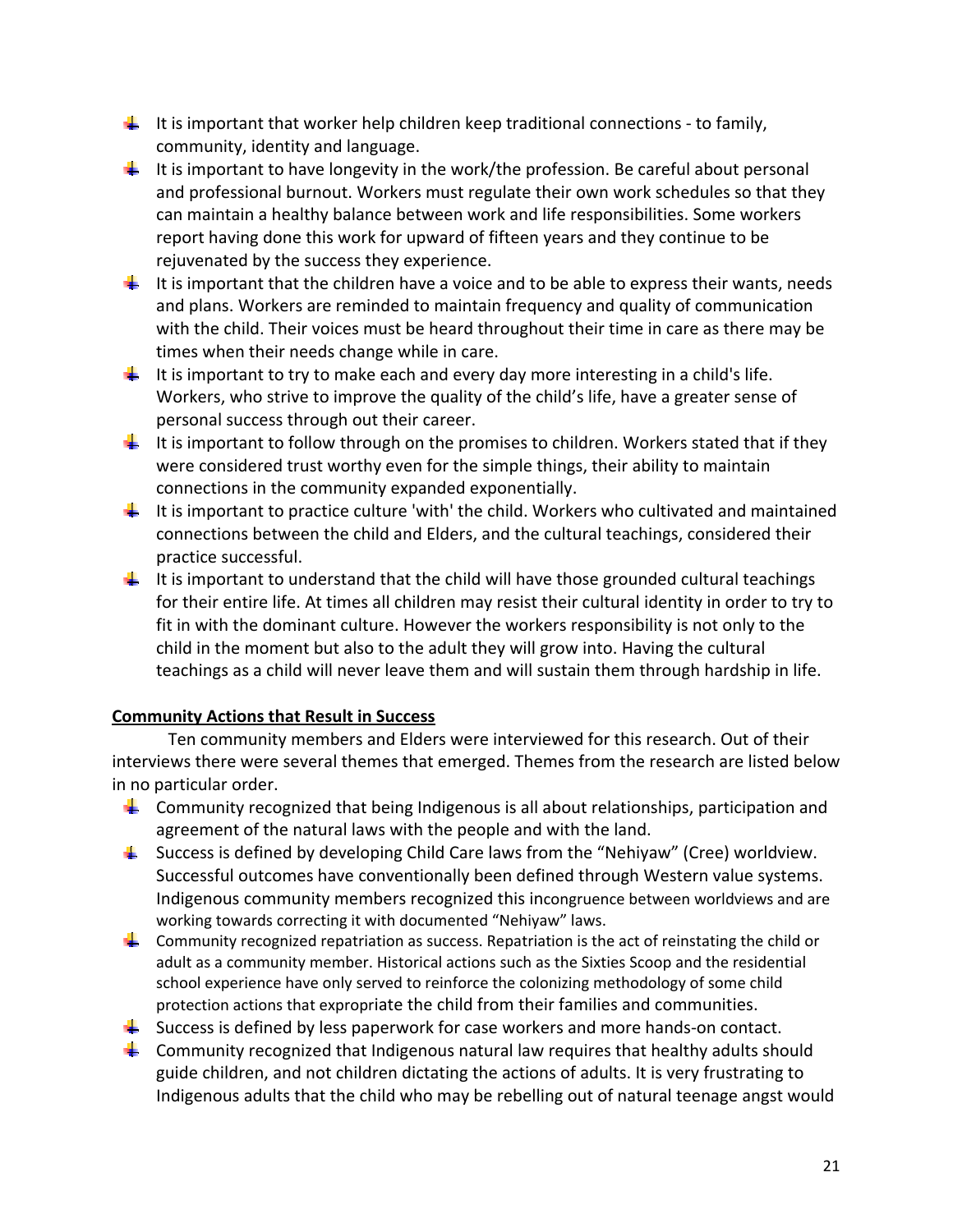have so much authority over their parents and community members to be able to inform them about their decision to leave the home. Conflicts are never appropriately resolved when leaving the home is considered a real option, and therefore poor conflict resolution habits are instilled early in life.

- **L** Child welfare policies (and all other policies) which are informed with input from the community are consider success. Community members want to improve the community collaboration for policies that affect their lives.
- $\frac{1}{2}$  Success is described by the community as when people respect the natural laws of the land.
- Success is defined as kinship care rather than apprehension and removal from the whole community.
- **Community recognized the culture is a way of life. Traditional parenting training and** kinship care training must include culture and the "Nehiyaw Way of Life" as it is intrinsic to the implementation of the values.
- $\downarrow$  All of the people in an Indigenous community are connected through "Wahkohtowin" (a web of relationships). "Wahkohtowin" is the basis for all traditional laws and values which still inform the community today. "Wahkohtowin" informs the community about how children should be cared for within the community. Social policy should take a good hard look at the role "Wahkohtowin" plays in Indigenous child protection policy.
- Relationship connections are formed through community events, ceremony and feasts. Children are expected to play a role in these activities and that when children participate in the service of the community they are fulfilling the natural law of reciprocity.
- $\frac{1}{2}$  Indigenous children know who they are when they acknowledge their Medicine Wheel including the aspects of the self (spiritual, physical, emotional and mental). Communities that facilitate the growth and development of the individual's Medicine Wheel are reinforcing healthy Indigenous values and identities.
- $\downarrow$  Community recognized that the Western laws and values are often rejected by Indigenous people because of the lack of meaningful answers in their lives. The leaders in the community want the members to follow Indigenous world view based laws.
- $\ddot{\phantom{1}}$  The community is developing a Grandmother's Guide in Saddle Lake to support the role of the grandmothers in the community and in the upbringing of children. The home of the grandmother is the natural gathering place for extended family. Traditionally, children were placed with the grandmother while the parents went off to make a living or to hunt and gather food. The age of the grandmother is not a significant consideration for the placement of children in the home because children participated in the mutually beneficial relationship with the grandmother to assist in the care and wellbeing of the members of the house hold.
- $\downarrow$  Community recognized that adults may have experienced personal developmental trauma and that it is affecting the adult's perception of healthy children's developmental stages. Developmental trauma may explain the difficulty that many parents experience understanding the appropriate age and maturity for independence.
- $\downarrow$  Community is considering writing a constitution which will address how to raise their children, will define who they are, will acknowledge what historically happened to the community and includes the dreams for the future.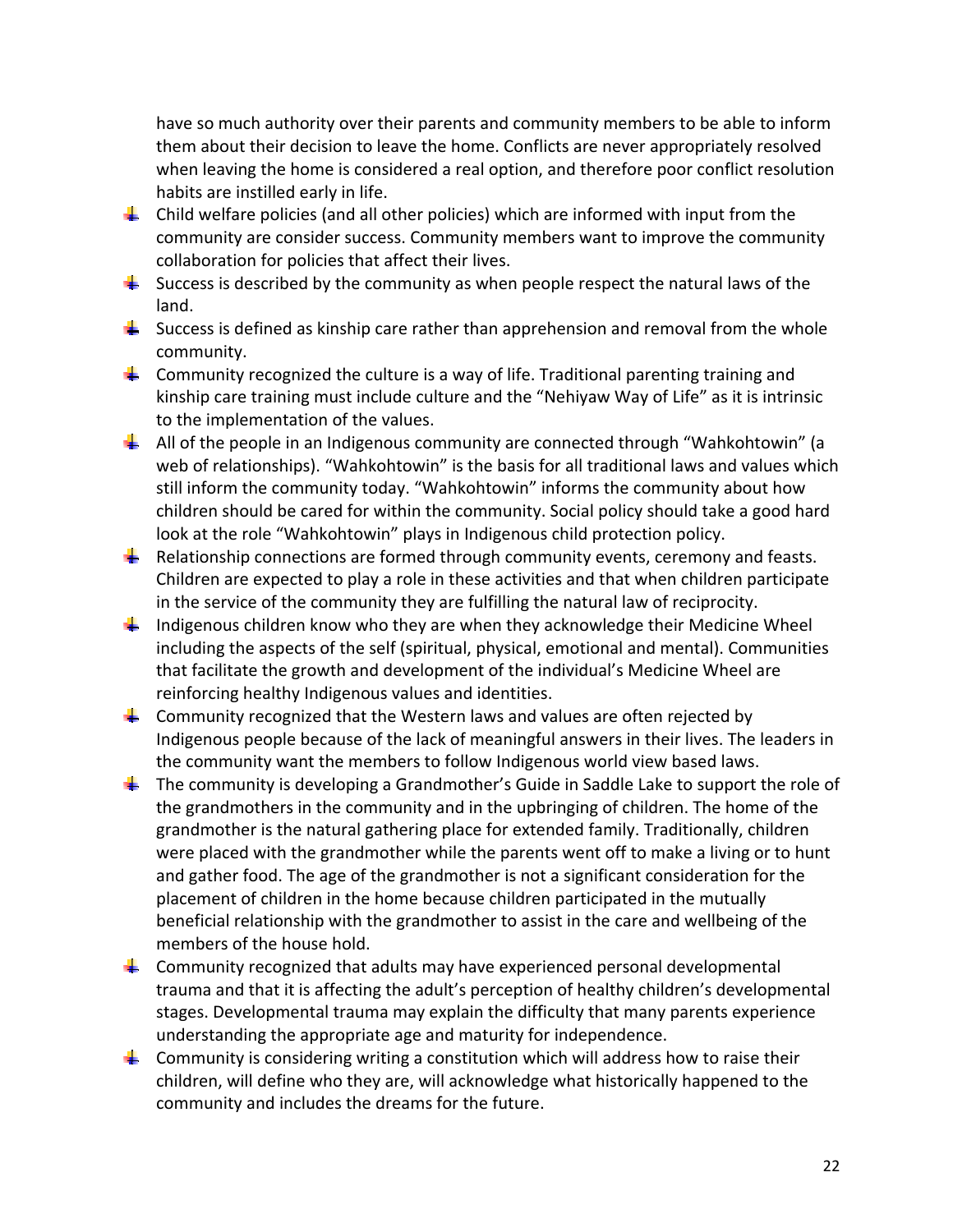- $\downarrow$  There is a movement towards the "Nehiyaw Way of Life" in Saddle Lake. The "Nehiyaw Way of Life" is a standard and quality of life that has been impaired by colonization, residential schools, and substances. The "Nehiyaw Way of Life" has never died away, but is experiencing a re‐growth in Indigenous communities.
- **I** Indigenous people recognize a wide range of potential caregivers within the family or community system. This is known as the kinship system. It is within the "Natural Laws" for a child to be placed within the kinship system. The family and community system has the necessary knowledge about the quality and fit of potential caregivers. Trusting the Family Group Conferencing process to produce the appropriate caregiver is the desired route to follow. Recognition that the Kinship care model should be formulated into policy and law.
- Recognition that children in care eventually make it back to their home community. Maintaining and sustaining the community relationship serves the child much greater when they are not a "foreigner in their own land".
- $\downarrow$  The community members recognized that traditional Indigenous values still exist in the community and that there should be more opportunities to teach them to children.
- $\downarrow$  Community recognized positive choices of children currently living within kinship care system in the community.
- **Research studies such as this one improve the dialogue between policy makers and the** people affected by the policies.
- $\downarrow$  Community recognized that traditional parenting programs benefit the entire community. Western based parenting programs often undermine the values of what was a highly functional parenting system that existed before colonization.
- $\frac{1}{2}$  Saddle Lake is currently developing its own Child Law Policy from which case workers may draw upon for knowledge regarding child protection concerns.
- $\frac{1}{2}$  Community members recognized that children benefited from being exposed to traditional Indigenous culture and values and to participate in ceremonies and healing circles.
- $\frac{1}{2}$  Community recognized that language initiatives help Indigenous children to know who they are through the depth and breadth of the language. Language is the covenant that the Creator has made between the people and the world around them. Language serves a greater purpose than to carry thoughts between people; it also carries worldview and identity through out time and space.

# *The Gathering: Participant's Perspectives*

The following is a summary of the participant's comments from the presentations at the gathering held in March 5, 2010. The participants included workers, members of the Ministry for child protection, parents and children that have participated in the system, foster parents and various community members.

**Kinship.** Kinship was discussed through out the four sessions. Traditional care in Indigenous communities included a wide scope of potential kin within communities. Kin is not only represented by the blood relatives of the child, they include teachers, neighbors, friends, great aunts and grandparents of the child. As children seek stability, they may have already identified safe places to live. The kinship model includes anyone in the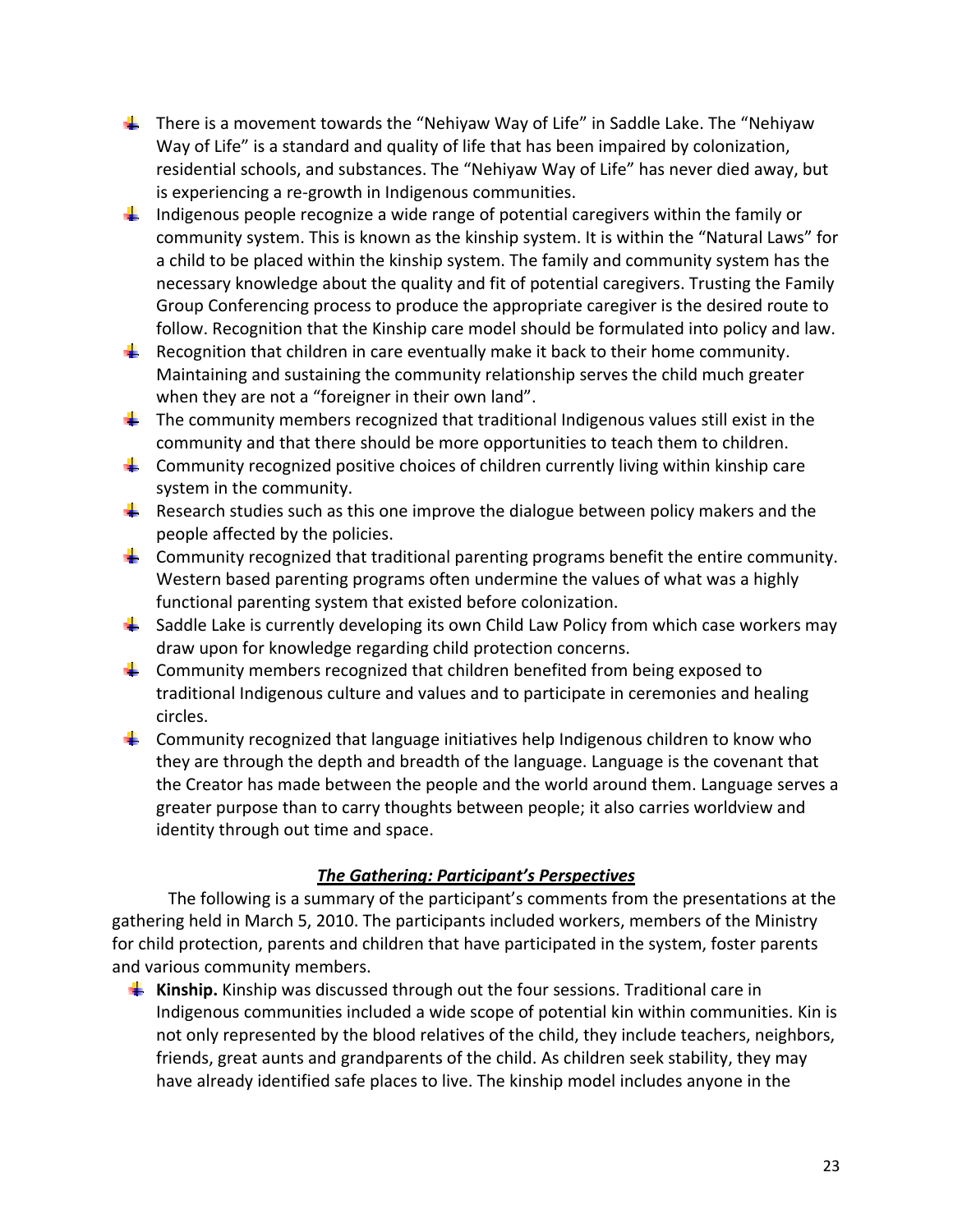community that the child, the family or the community considers to be a healthy role‐ model.

- **Community Centre.** The community centre should be used to provide more culturally relevant resources for the community. Indigenous parenting classes, stage of life ceremonies, intergenerational activities would support the long term connections and relationships.
- **Visitations.** Visitations should be planned and organized for *quality* (One worker talked about organizing a picnic that included a large number of family members and became an annual event with a lot of children in care. Some of the children were related to each other, and so the picnic took on the tone of a family reunion). Visitations should include visits to extended family, family pets, school yards and neighbors (a wide range of what kinship actually means).
- **Indigenous Parenting Programs.** Participants repeatedly stated they wanted to have Indigenous based parenting programs that included cultural activities and history lessons. The cultural activities should also include stage of life ceremonies and traditional conflict resolution skills. Activities should be carried forth by healthy role‐models and respected Elders within the community.
- **History of Colonization and Residential Schools.** It is essential that the whole system be well informed about the history of Indigenous colonization and the long term effects of the residential school experience and their children who became parents. Children are now affected by intergenerational trauma, and the next generations' children who are affected by the lack of parenting. It is also significant that the true history of colonization has yet to be taught in schools and in most social work training programs. Some educational programs, such as the Bachelors of Social Work and the Masters of Social Work programs of the University of Calgary and Blue Quills First Nations College have provided a basis for knowledge mobilization of the history and context of social work practice in Indigenous communities. More work needs to happen to answer the call for relational accountability between Indigenous communities and child protection which often perpetuates colonial trauma. When this knowledge is mobilized there will be a discontinuation of the colonial practices that are still in use in social work, that oppress and destroy Indigenous families.
- **Quality Foster Homes.** Participants recognized that there are very few culturally active Indigenous foster families. Quality and fit of foster homes was considered valuable to all participants. In one case, the non Indigenous foster parents took time to learn some of the Cree language. There needs to be more development in foster homes being culturally integrated in to the community that the child came from. Foster families could be recognized at the Round Dance ceremonies, which is the community's opportunity to recognize and appreciate successes within their communities.
- **Ministry.** Members of the Ministry state that they are very happy to be welcomed to participate in the gathering and that they appreciated and were humbled by the depth and quality of the research. As Dr. Leona Makokis (2010) states, if change is going to come, it must be *with* non‐Indigenous people who are allies in the journey towards healthy communities; change will not happen without them.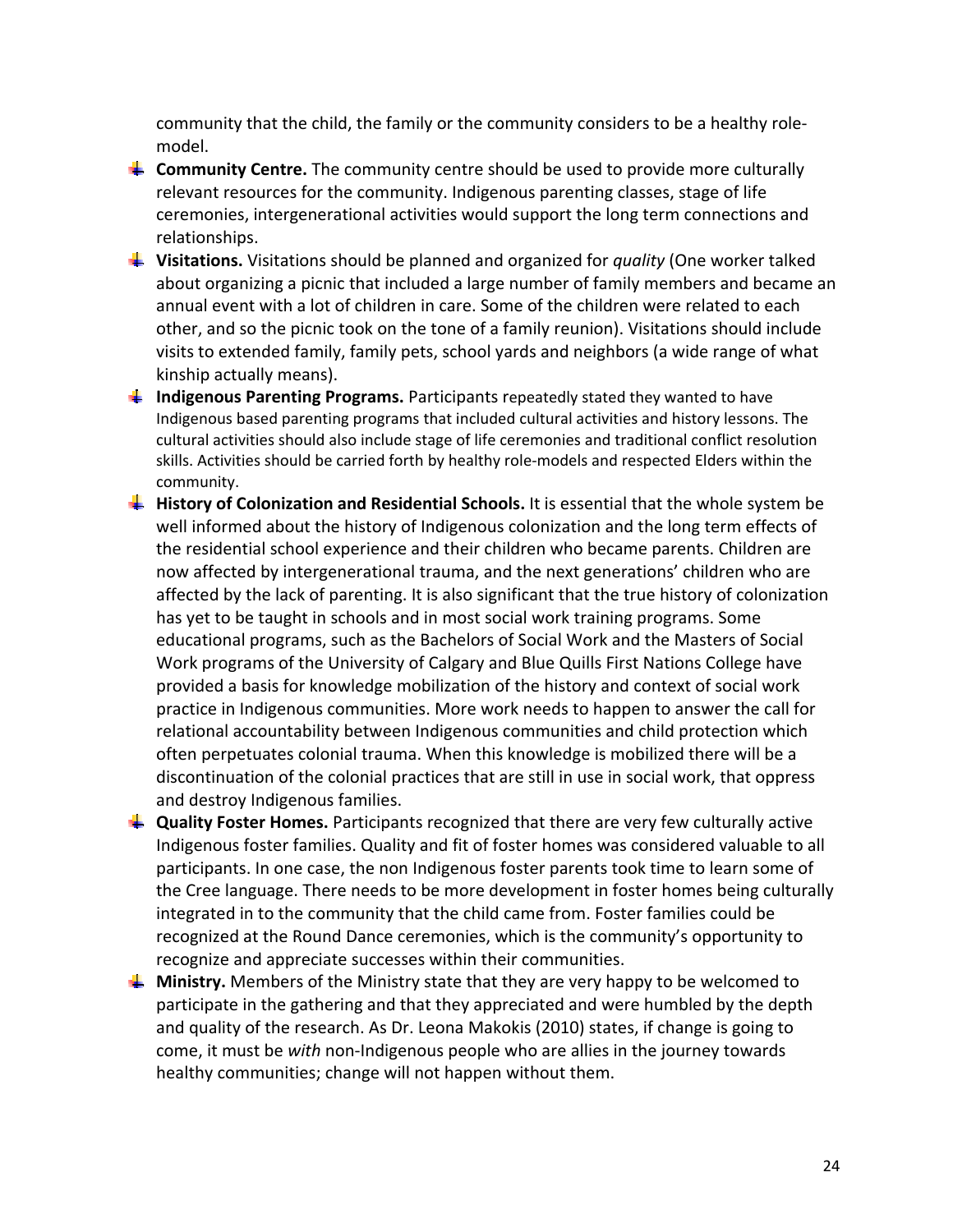- **Workers Schedules.** Participants stated that the workers eight to four o'clock schedule did not fit the Indigenous paradigm. To accommodate the request for stronger relationships, if the workers were able to have more flexibility in their scheduling, then the worker could attend community and social events that would enhance the trust of the community towards the worker. To prevent burnout, the client must have some control over their own schedule and to have a say in the kind of work they want to do. If a worker recognizes that they should attend cultural activities in the community they work in, perhaps they may benefit from having the hours documented as flextime.
- **Worker Wellbeing.** Participant recognized that workers must do their own journey towards healing in order to be effective advocates for their clients. Workers need to "do their own work" [healing] (prior to starting practice?) to be healthy role‐models for the families they work with.
- **A Sense of Community in the City. "**Community" does not only have to exist on the reserves. Urban communities may be more difficult to recognize but if the worker and the people strive towards community wherever they are, the child is much better off.
- **EXPEDENTIFY Relationships.** Participants recognized that many of the problems experienced by the people involved in child protections were a result of the lack of relationship between the foster family and the parents/ community. An investment in relationships from every participant of the system would improve the quality of foster/ kinship care, including the long term foster family support of young adults "transitioned" out of care.
- **Long Term Placements.** Participants recognized that long term placements were the most successful outcomes.
- **Family Group Conferencing.** Family Group Conferencing is very useful for locating potential foster/kinship care providers. However a much wider scope of "kin" needs to be defined. In Indigenous communities "kin" refers to anyone who is considered healthy and respected by the community, the family and/or the child. Participant requested more research be done on the effectiveness of FGC placed children in care.
- **Building on Others' Success Stories.** Participants recognized that there were successes within the system, and also outside the systems' services. Research such as this one that identifies thinking "outside the box and inside the circle" would support the changes to policy that are required to effect lasting changes in the current system.
- **L** Media. The media is already used to illustrate what is "wrong" with the system. If the media was used to highlight the positive the success stories such as those discussed in this research, then there may be more opportunity for trust to build up. This would lead to fewer barriers between agencies and between the levels of the system.
- **Fear‐Based versus Safety‐Based practice.** Participants recognized that workers are guided to practice from a fear‐based approach rather then from a safety‐based approach. Practice from a fear based approach leads to generating more fear and distrust, which is not conducive to relationship building. Practicing from a safety‐based approach allows each of the participants of the system to act confidently and with the assistance of the relationships they form. Indigenous child‐centered foster/kinship care requires a spiritual, emotional, mental and physical relationship.
- **Conflict Resolution for Everyone.** Participants recognized that children and their parents do not learn conflict resolution skills when they are simply pulled from the home.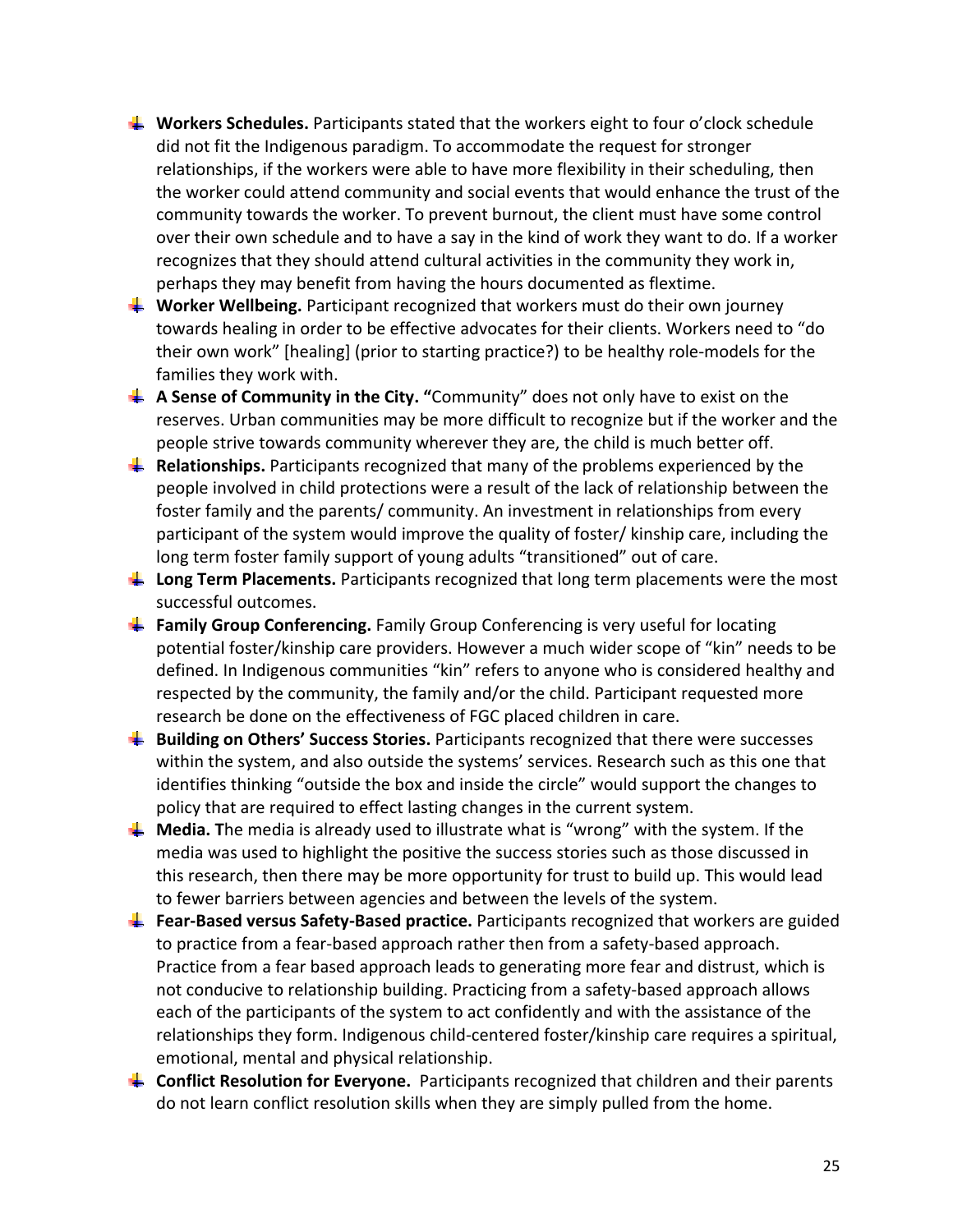Parenting skills should include conflict resolution and older children should have to participate in conflict resolution training as well. Conflict resolution should come in the format of traditional circle communication process and or other culturally based problem solving skills that are often found in ceremony.

- **Social Work Practice.** Participants recognized that workers need the tools to do the work in Indigenous communities. The tools may include in‐depth and continuous training in Indigenous history, culture, traditions, practice, values, world view and language. Working ethically in Indigenous communities requires a strong relationship with community members. Participants recognized that there is a deep level of distrust of child protection and that it was due to the historical context of the "sixties scoop" and the intergenerational effects of residential school. Social work practice that included and supported building relationships with community and agencies were identified as especially important practices.
- **Children's Concrete Needs.** Participants recognized that the children were asking for nothing more then what any other child would ask for: to do well in school, having nice clothes and good quality food, and having stability and safety. Participants also recognized that trauma experienced in childhood may affect the developmental age of the child's brain and that some of the concrete expressions of the children in the study were based on values that were developmentally lower then their chronological age.
- **Personal Healing.** Participants stated they believed that a personal healing journey must be under‐taken in order to become the role‐model and advocate that people in involved in protection need. One adult participant, who was a child in care, stated that she considers her success to be that her own adult child is not involved in drugs or alcohol and that he turned out ok. For this participant, success is based on breaking the cycle. Workers who identify that a healing journey must take place should do so for the benefit of their clients but for the worker's ability to stay healthy and strong within the helping profession.
- **More Research like This One.** More research like this one will inform the policy makers about the kind of social work practice that will best support and protect Indigenous children in care. Research could also include child protection strategies, which focus on traditional child rearing practices. Successes from other Indigenous communities must be considered as possible alternatives to the status quo. An example of this may be the "Family to Family" program in Alaska, where the community has prevented seventy percent of children from entering into care!
- **Connecting the Head to the Heart.** Participants recognized that what was missing in the system of child protection was that connection between head knowledge and heart knowledge. The social work profession has the double duty to fulfill the responsibility of meeting the requirements of a high standard of social work with having every "i" dotted and every "t" crossed on every paper, but we must never forget where we come from as humans in relationships (mothers, fathers, brothers, sisters, grandparents, aunties, friend and cousin and so on). Social work *should* include relationships and the benefits that are gathered through relational accountability.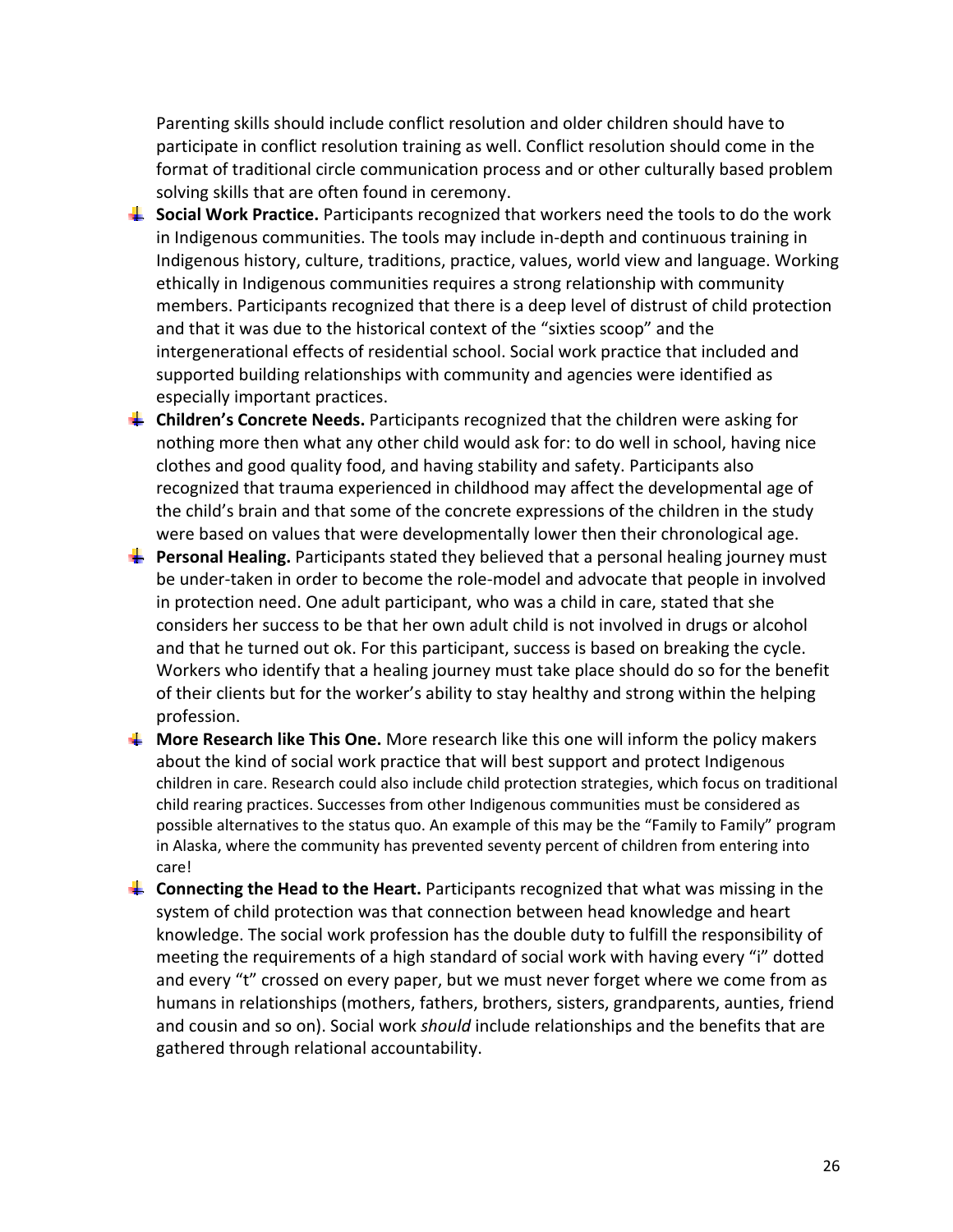## *Closing Comments: Dr. Jean Lafrance Ph.D., R.S.W.*

### **Associate Professor Faculty of Social Work**

This entire day was phenomenal and inspiring. Each presentation held some important messages for us to take with us, and I am sure will inspire us for the future. I will have to be selective in my recollections, and apologize in advance for those wonderful ideas that I will miss.

The ceremony led by Elder George Brertton set the mood for the day. The solemn and dignified pipe ceremony and smudge helped all of us to leave the rest of the world behind for the day, and removed any lingering negativity from our being.

Leona Makokis reminded us of how we got here with a powerful description of oppression and how the residential schools set the stage for what we have today. But she did not leave us there, leading us to a new vision of what could be possible with a return to Aboriginal culture and tradition to achieve the healing called for by the many that have been so wounded.

The presentations each provided a different aspect of the situation we face, and resonated in our hearts. Each touched on relationship as a core concept – reminding us that the most important dimension of our lives on this planet is that of "All our relations."

Social workers spoke of the importance of their relationships with their people, their communities and the organizations that employ them. A key point for them was having an opportunity as helpers to engage in their own healing. Only by knowing who they are and where they belong could they convey this to the children and families that they serve.

Persons who had been in care spoke about the void they experienced from their loss of connection to their biological family and how good it felt when their foster families tried to help them re‐connect. They recommended that repatriation efforts focus on building better relationships with family even if a return was not possible.

Children in care had a powerful message and a blueprint for child welfare practice that was eminently practical. They ask only for stable placements, to keep their siblings together, help with homework at times, to stay in the same schools, good food, sports and other activities, to keep their friends, to be close to the community they know, adult role models, regular visits from their workers, for their parents to visit them in their foster homes and to visit them at home regularly. Surely, this is what every child wants ‐ can we do less?

Finally, if we can treat each other with respect and compassion, as the relations that we all are, perhaps we could replicate this marvelous day – one in which we could acknowledge our common humanity, and in many instances, our common goals.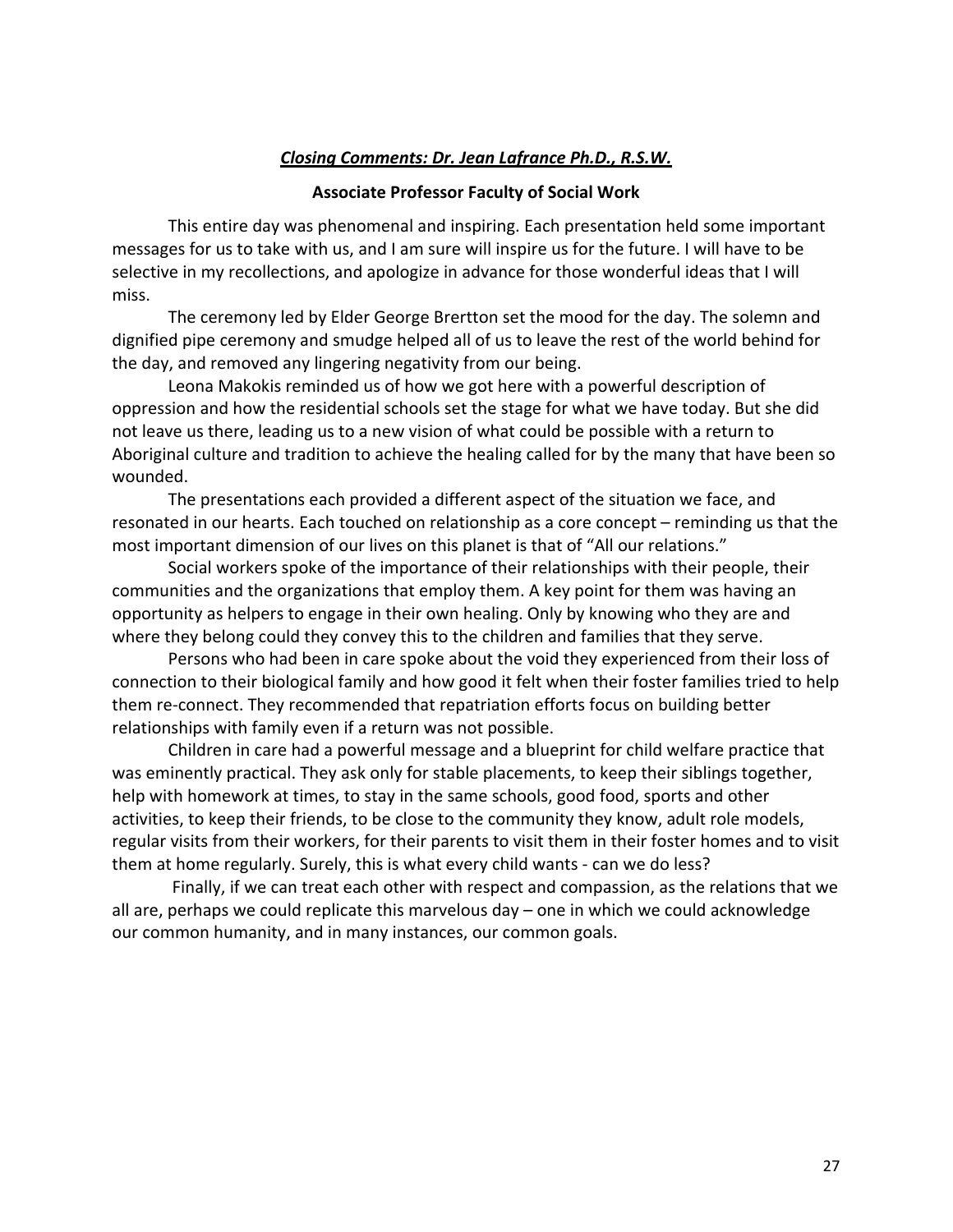### *Discussion*

#### **The Research**

We believe that the stories collected by this project accurately represent the voices of the people that shared their stories. Some of the findings were surprising even to the team, but we documented whatever the stories told us. The project team provided suggestions for child protection practices and policies and it is our hope that some of the suggestions be considered for integration into policy and practice.

In Indigenous research methodology, meaning is not presented as ultimate truth. The stories are told – and it is the reader's role to listen to the story and take from the story as is fit for them and where they are at the time. Each time we hear a story, we understand it differently – readers are encouraged to return to the stories provided here from time to time.

#### **The Gathering**

The Gathering was an opportunity to step into the shoes of the children in care and to hear the stories from various people involved in the child protection. We recognized that all of the Gathering participants wanted the best for children and not one participant stated they disagreed with the content of the research data. Regardless of the Gathering participant's cultural background, they all echoed the common desire for a holistic vision of Indigenous child protection.

#### **Individuality vs. Collectivity**

The stories collected in this project highlight some of the culture, value systems and the great importance placed on relational accountability in the Indigenous world view. Indigenous people are traditionally and naturally relationally accountable. It is when Western values of individuality and colonization impacted the Indigenous way of life that the trouble started for Indigenous families and the safety of children came into question. Indigenous people are willing to share with professionals how to ethically practice *within* the Indigenous paradigm. However, because of the significance of the outcomes of the research and the impact it seemed to have with the Gathering participants, it is feasible to consider that the whole child protection industry would benefit from adopting Indigenous philosophies, especially "relational accountability" and the concept of connecting the "head to the heart". Indigenous ways of relating would benefit every single person affected by child protection policies.

Dr. Leona Makokis (2010) stated that all people must work together in order to create change. By using the Indigenous philosophy called the "Ethical Space of Engagement" (Ermine, 2009, 2008 & 2000); people from different backgrounds and ideologies may learn from and teach each other about the ways that people from different cultures should interact. Ethical Space advocates for a gentle and respectful tone to the interactions between people from different cultures. Because there is a disproportionate number of Indigenous children in child protection in Alberta, practicing within the "Ethical Space of Engagement" would acknowledge the integrity of the Indigenous worldview, and advocate social work practice from *within* the Indigenous perspective of child protection (relational accountability). If the business of child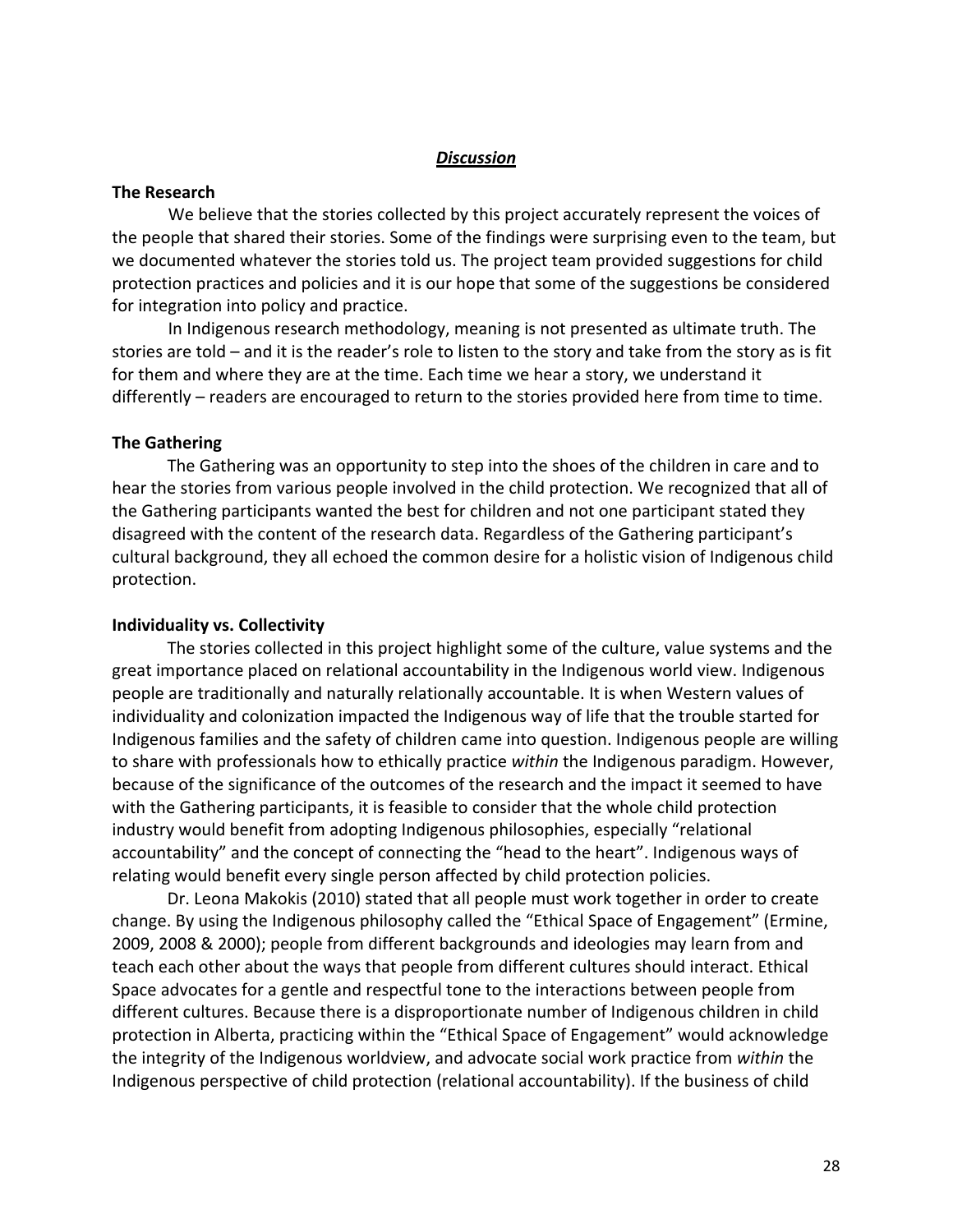protection is to truly evolve, the policies should reflect the Indigenous world view of the families that are most affected.

#### *Chief Dan's Prayer for My Brother the Bear*

*O Great Spirit who listens to all I speak for my brother the bear:*

*Make the moon shine softly during the nights of childhood so that the warmth of his mother will always be in his memory. Make the berries grow in abundance and sweetness so that the vigor of life will strengthen his heart and the years of old age shall never be a burden to his body. Let the wildflowers refresh his temperament so that him manner will always be carefree. Give his legs swiftness and strength so that they will always carry him to freedom. Sharpen the senses of his ears and nose so they will always keep harm from him. Let only those men share his path who in their hearts know his beauty and respect his strength so that he will always be at home in the wilderness. Make men praise life so that no one needs to feel the shame that lives in a heart that has wronged. Then my wild brother, the bear, will always have a wilderness, as long as the sun travels the sky. O Great Spirit, this I ask of you for my brother the bear.*

(George & Hirnschall, 1982)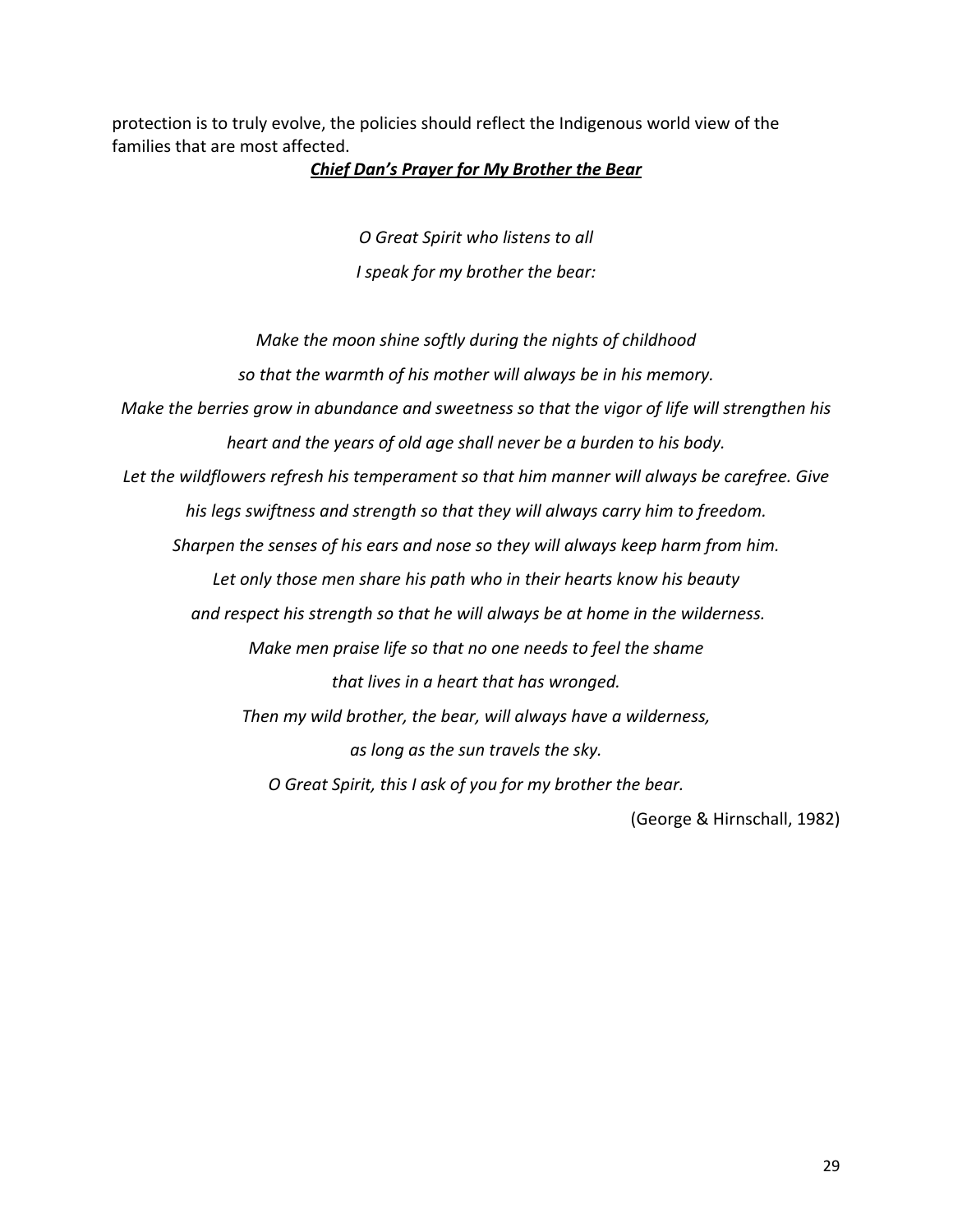#### *References*

Blue Quills First Nations College. (2009). *Kanawapahtamohk ohi kakiyaw wiyasiswewina. Blue Quills First Nations College Research Ethics Policy.* 1‐ 15.

Byrne, R. (2006). *The secret.* Beyond Words Publishing: Hillsboro, Oregon. 1‐199.

George, D. & Hirnschall, H. (1982). *My spirit soars*. Hancock House: Surrey, BC. 1‐96.

Ermine, W. (2000). *A critical examination of ethics in research involving Indigenous peoples. A thesis submitted to the College of Graduate Studies and Research*. University of Saskatchewan*.* i‐149.

Ermine, W. (2007). *Ethical space of engagement.* Indigenous Law Journal. 6(1). 193‐203.

Ermine, W. (2009, January). *Ethical space of engagement*. Presentation to master of Social Work Students at Blue Quills First Nations College*.* [Power Point Presentation].

- Hanson, T. (2010). *Letter of Support for the success stories in Indigenous child welfare research.* Alberta Centre for Child, Family and Community Research. 601, 9925 ‐ 109 Street Edmonton, Alberta T5K 2J8 PH: 780‐408‐8730 FAX: 780‐944‐8637 thanson@research4children.com
- Hart, M. (2002). *Seeking mino‐pimatisiwin: An aboriginal approach to helping*. Fernwood Publishing: Blackpoint, Nova Scotia. 1‐128.